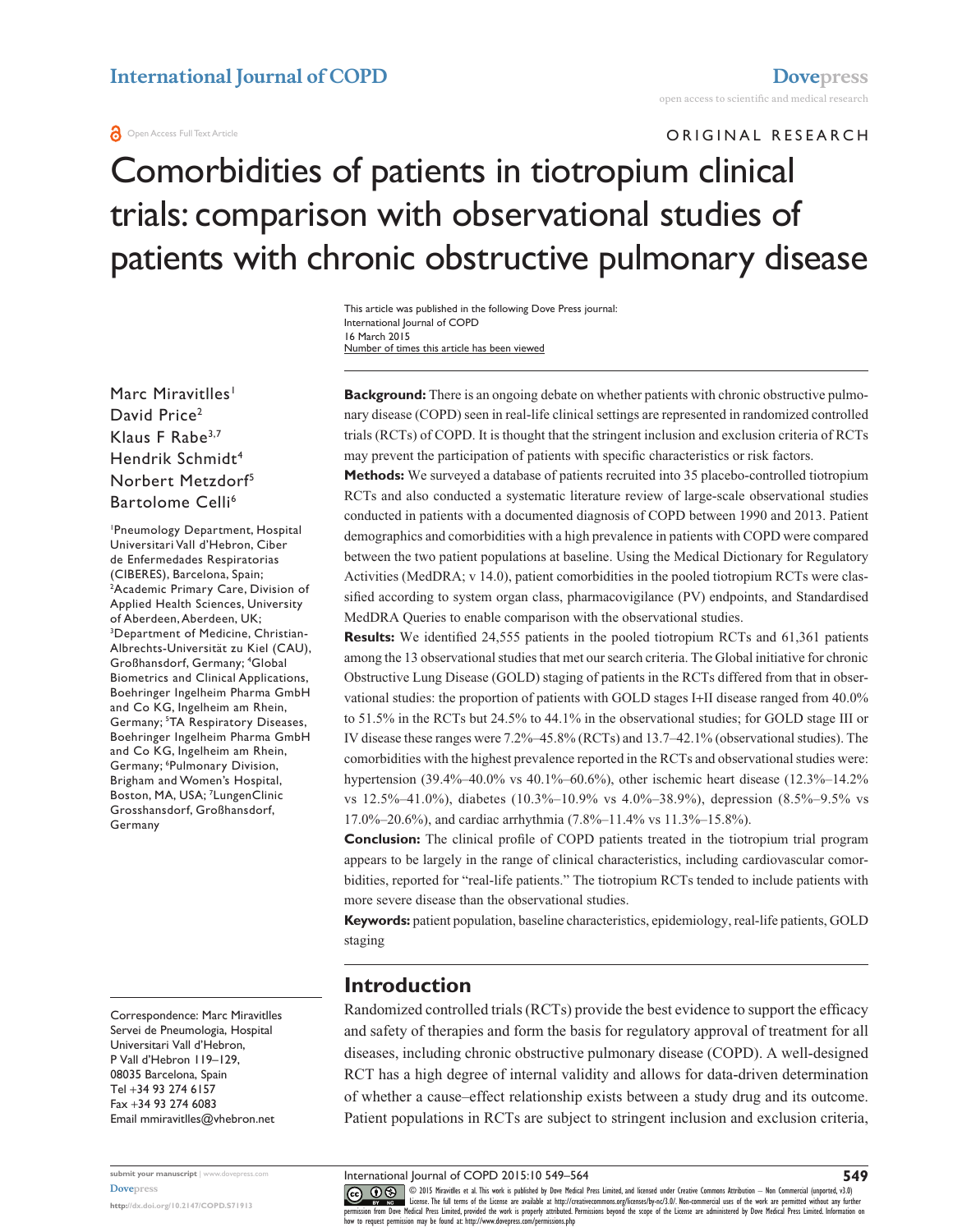**[Dovepress](www.dovepress.com)**

and thus could be perceived as having an inherent lack of external validity.<sup>1-4</sup> Furthermore, because patients entering RCTs are selected, their characteristics and concomitant treatment regimens may not reflect daily clinical practice.<sup>5</sup> Randomization and stringency in inclusion and exclusion criteria are nevertheless important for determining the comparative efficacy and safety of the study drug, limiting the potential for confounding and excluding patients at specific risks.

To bridge the gap between RCTs and how medications are used by clinicians in daily practice, noninterventional, or observational, studies or analyses of existing databases are conducted. Unlike RCTs, observational studies normally have less stringent inclusion and exclusion criteria and thus may provide a broader perspective on disease background, comorbid conditions, treatment patterns, and outcomes. Observational studies are also more representative of normal patterns of care.<sup>4</sup> Because they are more representative of daily clinical practice, observational studies have high external validity and can be generalized,<sup>4</sup> but can also be more prone to assessment bias<sup>1</sup> and outcomes may be confounded, in contrast to RCTs.<sup>6</sup>

According to published epidemiological and observational studies, some comorbid conditions with a high prevalence in patients with COPD include hypertension, ischemic heart disease, hypercholesterolemia, diabetes, arrhythmias, interstitial lung disease, lung cancer, anxiety, and depression.7–12

Based on the ongoing scientific discussion around the external validation of RCTs,<sup>13-15</sup> we sought to understand how representative the patients included in RCTs are to patients in a real-life clinical setting, and how the inclusion and exclusion criteria implemented for these trials may have influenced the recruited patient population. In particular, it is important to know whether patients with comorbidities are adequately represented in clinical trials of COPD, or whether they are deselected by exclusion criteria – or simply not recruited in sufficient numbers. To achieve this goal, we surveyed a database of patients recruited into tiotropium RCTs and also conducted a systematic literature review of large-scale observational studies in order to compare the demography and baseline characteristics of the RCT population with "real-life" patient populations.

# **Methods**

## Analysis of tiotropium RCTs

Data on patient baseline characteristics were taken from a database (Boehringer Ingelheim GmbH, Ingelheim am Rhein, Germany) of 28 placebo-controlled clinical trials conducted with a tiotropium HandiHaler® (SPIRIVA®, Boehringer

Ingelheim GmbH) and seven placebo-controlled trials using the tiotropium Respimat® Soft Mist™ Inhaler (SPIRIVA®, Boehringer Ingelheim GmbH). The 4-year Understanding the Potential Long-term Impacts on Function with Tiotropium (UPLIFT®) trial (trial number 205.235) contributed the largest portion of patients to the placebo-controlled HandiHaler® database population (Table S1).

Statistical analysis was based on descriptive characterization of the pooled trials.

#### Design of the RCTs in the analysis

Studies were randomized, placebo-controlled, double-blind, parallel-group trials of  $\geq$ 4 weeks' duration, assessing either tiotropium HandiHaler® 18 µg (once daily) or tiotropium Respimat<sup>®</sup> 5  $\mu$ g (two puffs of 2.5  $\mu$ g once daily) for the indication of COPD. Written informed consent was obtained from all patients and ethics committee approval was obtained for all protocols. As all trials were part of the tiotropium COPD development program, inclusion and exclusion criteria were similar across all trials. However, later trials were modified to have somewhat broader selection criteria (see inclusion and exclusion criteria). Principal patient characteristics like age, sex, anthropometrics, and ethnicity were recorded for all patients at baseline. Lung function (as measured by forced expiratory volume in 1 second [FEV<sub>1</sub>]) and smoking history were also captured for the entire population.

#### Inclusion criteria of the RCTs in the analysis

The key inclusion criteria common to all tiotropium trials were: diagnosis of COPD, FEV<sub>1</sub>/forced vital capacity ratio  $\leq 70\%$ , age  $\geq 40$  years, and  $\geq 10$  pack-years' smoking history. Other inclusion criteria such as  $\text{FEV}_1$  cutoffs and requirement for exacerbation history varied between studies.

#### Exclusion criteria of the RCTs in the analysis

The key exclusion criteria were: diagnosis of asthma, symptomatic prostatic hypertrophy or bladder neck obstruction, narrow-angle glaucoma, and known hypersensitivity to the study medication or components. For practical reasons, significant disease other than COPD that could significantly confound the study results or preclude study completion was also an exclusion criterion. Other exclusion criteria in earlier trial protocols were: heart failure resulting in hospitalization in the previous 3 years, cardiac arrhythmia requiring drug treatment, or myocardial infarction (MI) within the past year. Nevertheless, heart failure and ischemic heart disease were not necessarily exclusion criteria. Cardiac exclusion criteria were more liberal in more recent trials such as UPLIFT®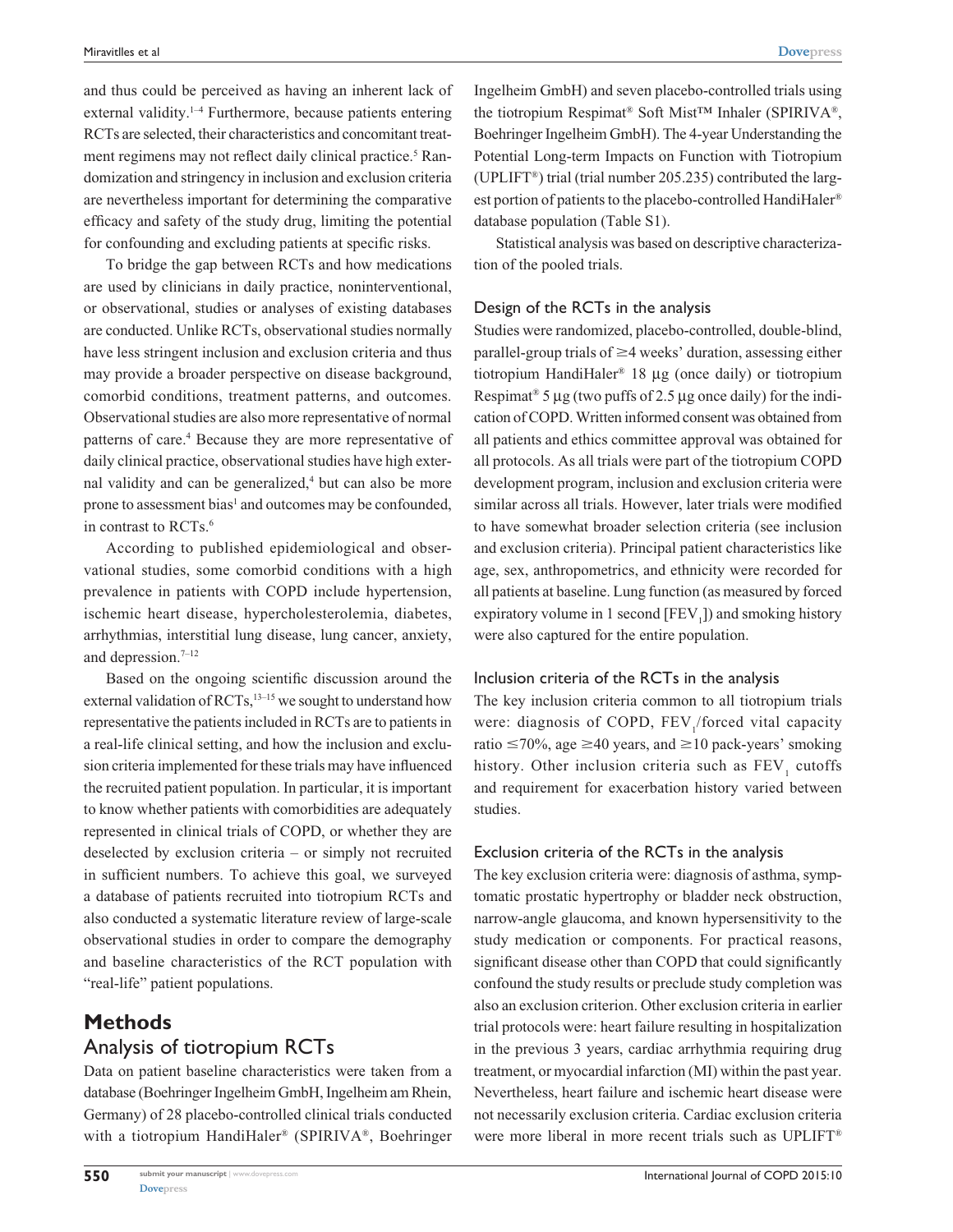with HandiHaler<sup>®</sup> and trial number 205.372 with Respimat<sup>®</sup> (Table S1). Drug therapy for arrhythmias was permitted, provided the therapy was stable and the patient had no history of a life-threatening arrhythmia or pacemaker insertion. In addition, the criterion for recent MI was decreased to 6 months.

Use of theophylline, inhaled corticosteroids,  $\leq 10 \mu$ g daily doses of oral corticosteroids (provided the dosing was stable), and short-acting  $\beta_2$ -agonists was permitted in all trials. The 4-year UPLIFT® trial  $(5,992 \text{ patients})$ ,<sup>16</sup> as well as trial numbers 205.259,<sup>17</sup> 205.266 (1,829 patients),<sup>18</sup> 205.270,<sup>19</sup> 205.282,<sup>20</sup> 205.284,<sup>21</sup> 205.368,<sup>22</sup> and 205.372<sup>23</sup> also permitted use of long-acting  $\beta_2$ -agonists (LABAs) as prescribed. Nonstudy inhaled anticholinergics had to be withdrawn during the conduct of all studies.

#### Definitions of comorbidities

The Medical Dictionary for Regulatory Activities (MedDRA) version 14.0 was used to code relevant medical history/ concomitant diagnoses (within the past 5 years) as reported by the investigator at baseline; preferred terms (PTs) were categorized under system organ classes (SOCs) within Med-DRA. For conditions that are known to have a high prevalence in patients with COPD, MedDRA PTs denoting similar conditions were pooled as pharmcovigilance (PV) endpoints and Standardised MedDRA Queries (SMQs).

# Systematic literature review of observational studies

To identify suitable studies, a systematic literature search of studies reporting comorbidities among patients with COPD was conducted in the following databases: (1) MEDLINE® 1990, May 14, 2013; (2) BIOSIS Previews® 1993–2008, May 2013; (3) EMBASE Alert, May 14, 2013; (4) EMBASE 1993, May 15, 2013; and (5) SciSearch® 1990, May 2013.

The inclusion and exclusion criteria for the literature review are detailed in Figure 1. The inclusion criteria for the literature search did not specify how patient demography and comorbidity data were presented. It was only important that this information be reported. For this reason, the number of studies used for the individual analyses will vary.

## **Results**

In total, 17,990 and 6,565 patients were included in the HandiHaler® and Respimat® trials, respectively. For the systematic literature search, using the search parameters detailed in the "Methods" section, 806 study publications were returned. Following a secondary screen to exclude all studies reporting RCTs, hospitalized patient populations, age-restricted populations, or reported study populations of fewer than 900 patients, 793 studies were excluded and 13 epidemiological and observational studies<sup>12,24–38</sup> (n=61,361 patients) were included for comparison with the anthropometrics of patients with COPD recruited in tiotropium RCTs (Table S2).

# Baseline demographics and clinical characteristics

The baseline demographics (Table 1) of the placebo and tiotropium groups were balanced between patient populations in the pooled HandiHaler® and Respimat® trials, with 34.1%–37.6% of patients enrolled in the tiotropium RCTs identified as current smokers, compared with 36.2%–43.0% in the observational studies. Patients enrolled in the tiotropium RCTs had a mean baseline post-bronchodilator FEV. of 1.18±0.47 L standard deviation (SD) and 1.11±0.41 L SD, for HandiHaler® and Respimat® trials, respectively, that were 41.5% and 40.2% of postbronchodilator  $FEV<sub>1</sub>$  predicted, for HandiHaler® and Respimat® trials, respectively. In the observational studies, the mean baseline post-bronchodilator  $FEV<sub>1</sub>$  ranged from 47.0%–56.7% of predicted. The distribution of patients with COPD enrolled in the tiotropium RCTs by Global Initiative for Chronic Obstructive Lung Disease (GOLD) stage was 51.5% and 40.0% (GOLD stages I–II), 39.8% and 45.8% (GOLD stage III), and 7.2% and 13.6% (GOLD stage IV) for HandiHaler® and Respimat® trials, respectively. In the comparison observational studies, there were more patients enrolled with mild to moderate disease (GOLD stage I+II; 24.5%–44.1%), compared with GOLD disease stages III or IV  $(13.7\% - 42.1\% ;$  Table 2).

Although all of the observational studies reported baseline comorbidities in the patient population, they differed in how this was reported. In some instances, these were reported either by SOC or PT. The observational studies also differed in the level of additional information reported, relating to patient baseline characteristics and baseline concomitant medications. For this reason, the numbers of studies included in the comparisons of these parameters differ in Tables 2–4.

## Baseline comorbidities

The majority of patients in the HandiHaler® and Respimat® trials were diagnosed with comorbidities at baseline (79.4% and 74.2%, respectively), with vascular and cardiac disorders being the most frequent (39.3% and 24.6% in the HandiHaler® trials, respectively, and 40.1% and 24.3% in the Respimat® trials, respectively) (Table 3). The incidence of comorbidities was similar between the placebo and tiotropium treatment groups in both sets of trials. In four observational studies that enrolled a total of 17,048 patients with COPD, associated comorbidities grouped by SOC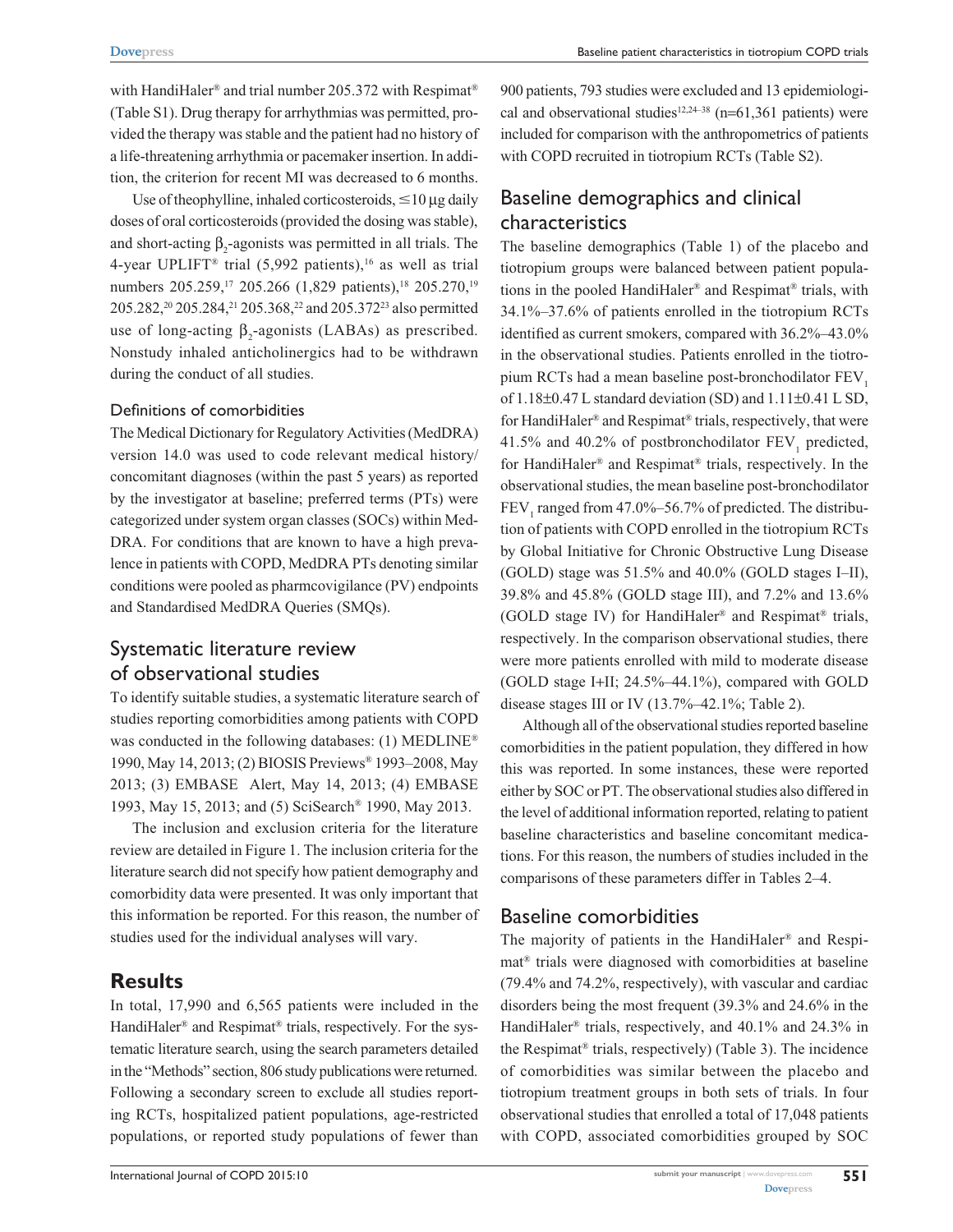included cardiac (9.4%–32.3%), vascular (11.4%–45.0%), metabolic and nutritional (9.9%–22.2%), and psychiatric (11.9%) disorders (Table 3).

For comorbidities that are known to have a high prevalence in patients with COPD (hypertension, ischemic heart disease, dyslipidemia, diabetes, anxiety, and depression), SMQs or PV endpoints were used for the RCTs and applicable PTs were grouped to combine endpoints for observational studies in order to evaluate their prevalence in study populations at baseline (Table 4 and Table S3).

## **Observational studies of COPD that report comorbidities: 2000–2013**

### **Databases:**

1) MEDLINE® 1990, May 14, 2013; 2) BIOSIS Previews® 1993–2008, May 2013;

- 3) EMBASE Alert, May 14, 2013; 4) EMBASE 1993, May 15, 2013; and
- 5) SciSearch® 1990, May 2013.

#### **Inclusion criteria:**

- All records containing *COPD*, or *Chronic Obstructive* within three words of *Disease*, in the title, identifier or descriptor fields
- Published between 2000 and 2013
- *Comorbidit(-ies, -y)* or *Co-Morbidit(-ies, -y)* appeared in the title, identifier or descriptor fields
- *Concomitant* within two words of *Disease(-s)* or *Disorder(-s)* appeared in the abstract field



**Figure 1** Systematic literature review of observational studies.

**Abbreviations:** COPD, chronic obstructive pulmonary disease; RCTs, randomized controlled trials.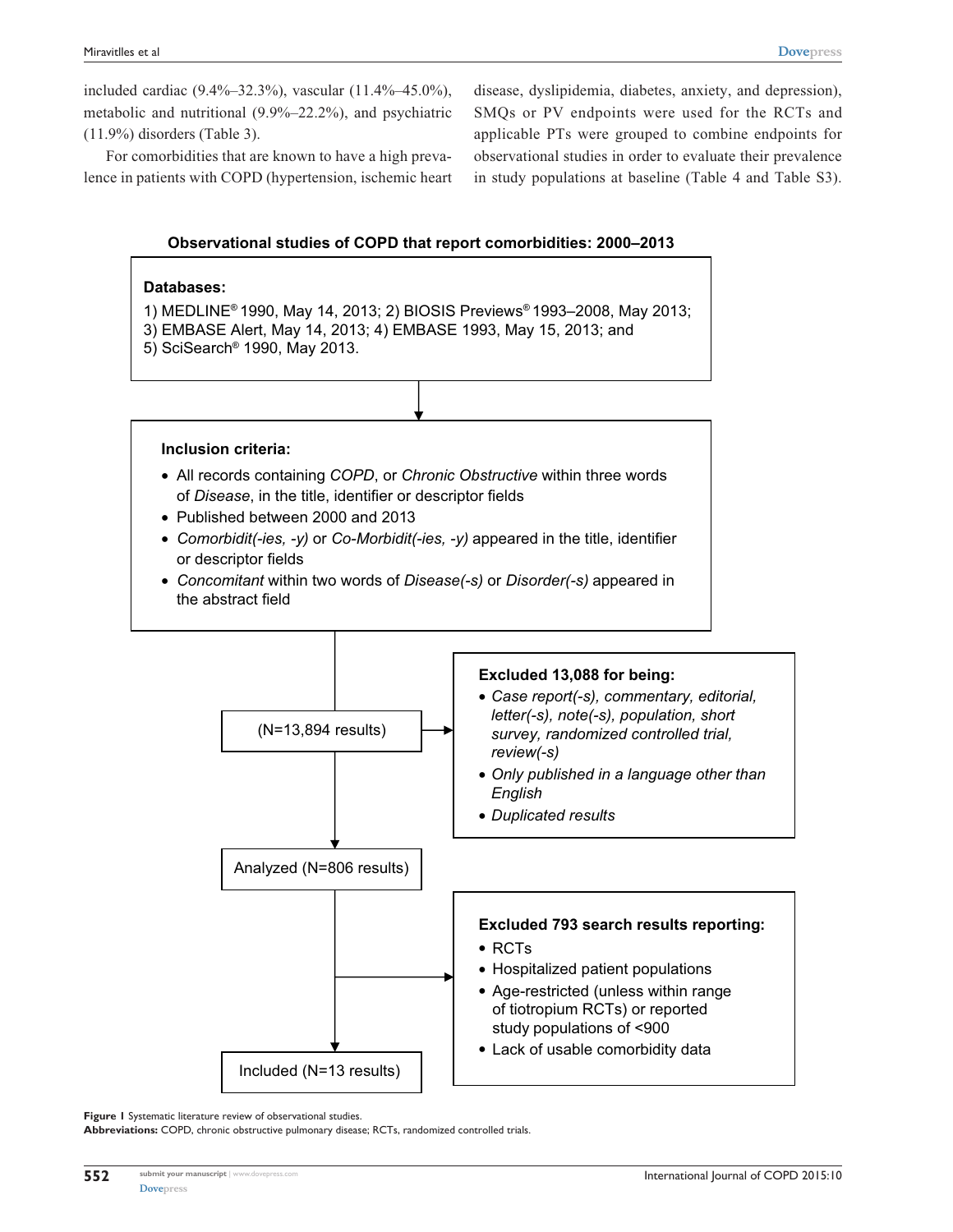| Drug exposure, patient years<br>Characteristic |                   | Tiotropium HandiHaler <sup>®</sup> trials               |                    | Tiotropium Respimat <sup>®</sup> trials |                      |                   |
|------------------------------------------------|-------------------|---------------------------------------------------------|--------------------|-----------------------------------------|----------------------|-------------------|
|                                                | Placebo (n=8,343) | Tiotropium (n=9,647)                                    | $Total (N=17,990)$ | Placebo (n=3,283)                       | Tiotropium (n=3,282) | Total $(N=6,565)$ |
|                                                | 11,680            | 13,222                                                  | 24,902             | 2,577                                   | 2,706                | 5,282             |
| Age, years (mean, SD)                          | 64.63 (8.9)       | 64.38 (8.8)                                             | 64.50 (8.8)        | 64.73 (8.9)                             | 64.64 (8.9)          | 64.69 (8.9)       |
| Age, n (%)                                     |                   |                                                         |                    |                                         |                      |                   |
| $<$ 60 years                                   | 2,329 (27.9)      | 2,773 (28.7)                                            | 5, 102 (28.4)      | 911 (27.7)                              | 926 (28.2)           | ,837 (28.0)       |
| $\geq 60$ to $\lt 70$ years                    | 3,333 (39.9)      | 3,974(41.2)                                             | 7,307 (40.6)       | 1,358(41.4)                             | 1,348(41.1)          | 2,706 (41.2)      |
| $\geq$ 70 years                                | 2,681 (32.1)      | 2,900 (30.1)                                            | 5,581 (31.0)       | (0.014)(30.9)                           | $1,008$ $(30.7)$     | 2,022 (30.8)      |
| Race, n (%)                                    |                   |                                                         |                    |                                         |                      |                   |
| White                                          | 6,941 (83.2)      | 8,321 (86.3)                                            | 5,262 (84.8)       | 2,552 (77.7)                            | 2,561 (78.0)         | 5, 113 (77.9)     |
| <b>Black</b>                                   | 280(3.4)          | 240 (2.5)                                               | 520 (2.9)          | 67 (2.0)                                | 54 (1.6)             | 121(1.8)          |
| Asian                                          | 220 (2.6)         | 229 (2.4)                                               | 449 (2.5)          | 616 (18.8)                              | 621(18.9)            | 1,237 (18.8)      |
| 2(0.0)<br>Other                                |                   | 2(0.0)                                                  | 4(0.0)             | 3(0.1)                                  | (0.0)0               | 3(0.0)            |
| Missing data                                   | 900 (10.8)        | 855 (8.9)                                               | 1,755(9.8)         | 45 (1.4)                                | 46 (1.4)             | 91 (1.4)          |
| Sex, n (%)                                     |                   |                                                         |                    |                                         |                      |                   |
| Male                                           | 6,327 (75.8)      | 7,315 (75.8)                                            | 3,642(75.8)        | 2,429 (74.0)                            | 2,451(74.7)          | 4,880 (74.3)      |
| Female                                         | 2,016 (24.2)      | 2,332 (24.2)                                            | 4,348 (24.2)       | 854 (26.0)                              | 831 (25.3)           | 1,685(25.7)       |
| Smoking history, n (%)                         |                   |                                                         |                    |                                         |                      |                   |
| Never smoked                                   | 2(0.0)            |                                                         | 2(0.0)             | (0.0)                                   | (0.0)                | (0.0)             |
| Ex-smoker                                      | 5,527 (66.2)      | $\begin{array}{c} 0 & (0.0) \\ 6.314 & (6) \end{array}$ | 11,841 (65.8)      | 2,045 (62.3)                            | 2,048 (62.4)         | 4,093 (62.3)      |
| Current smoker                                 | 2,809 (33.7)      | $6,314(65.5)$<br>3,329 (34.5)                           | 6,138 (34.1)       | (37.7)                                  | (37.6)               | 2,471 (37.6)      |
| Missing data                                   | 5(0.1)            | 4(0.0)                                                  | 9(0.1)             |                                         |                      |                   |
| GOLD stage, n (%) <sup>a</sup>                 | $n=4,514$         | $n = 5,300$                                             | $n=9,814$          | $n = 3,283$                             | $n=3,282$            | $n=6,565$         |
| $\overline{\overline{\pm}}$                    | 2,291 (50.8)      | 2,763 (52.1)                                            | 5,054 (51.5)       | , 332(40.6)                             | 1,291(39.3)          | 2,623 (40.0)      |
|                                                | 1,823(40.4)       | 2,086 (39.4)                                            | 3,909 (39.8)       | ,493 (45.5)                             | 1,513(46.1)          | 3,006 (45.8)      |
|                                                | 334 (7.4)         | 371 (7.0)                                               | 705 (7.2)          | 441 (13.4)                              | 453 (13.8)           | 894 (13.6)        |
| Missing data                                   | 66 (1.5)          | 80(1.5)                                                 | 146(1.5)           | (7(0.5))                                | 25(0.8)              | 42 (0.6)          |
|                                                | 1.17(0.5)         | 1.18(0.5)                                               | 1.18(0.5)          | 1.11(0.4)                               | 1.11(0.4)            | 1.11(0.4)         |
| Mean FEV, L (SD)<br>Mean FEV, % predicted (SD) | 41.22 (14.2)      | 41.66 (14.4)                                            | 41.46 (14.3)       | 40.30 (12.5)                            | 40.11(12.3)          | 40.21 (12.4)      |
| Mean FVC, L (SD)                               | 2.51(0.8)         | 2.49(0.8)                                               | 2.50 (0.8)         | 2.45 (0.8)                              | 2.45(0.8)            | 2.45(0.8)         |
| Mean FVC, % predicted (SD)                     | 70.24 (19.2)      | 69.39 (19.0)                                            | (161) 62'69        | 70.32 (17.9)                            | 70.05 (17.9)         | 70.18 (17.9)      |
| Mean FEV, FVC ratio (SD)                       | 0.47(0.1)         | 0.48(0.1)                                               | 0.48(0.1)          | 0.46(0.1)                               | 0.46(0.1)            | 0.46(0.1)         |

**[Dovepress](www.dovepress.com)**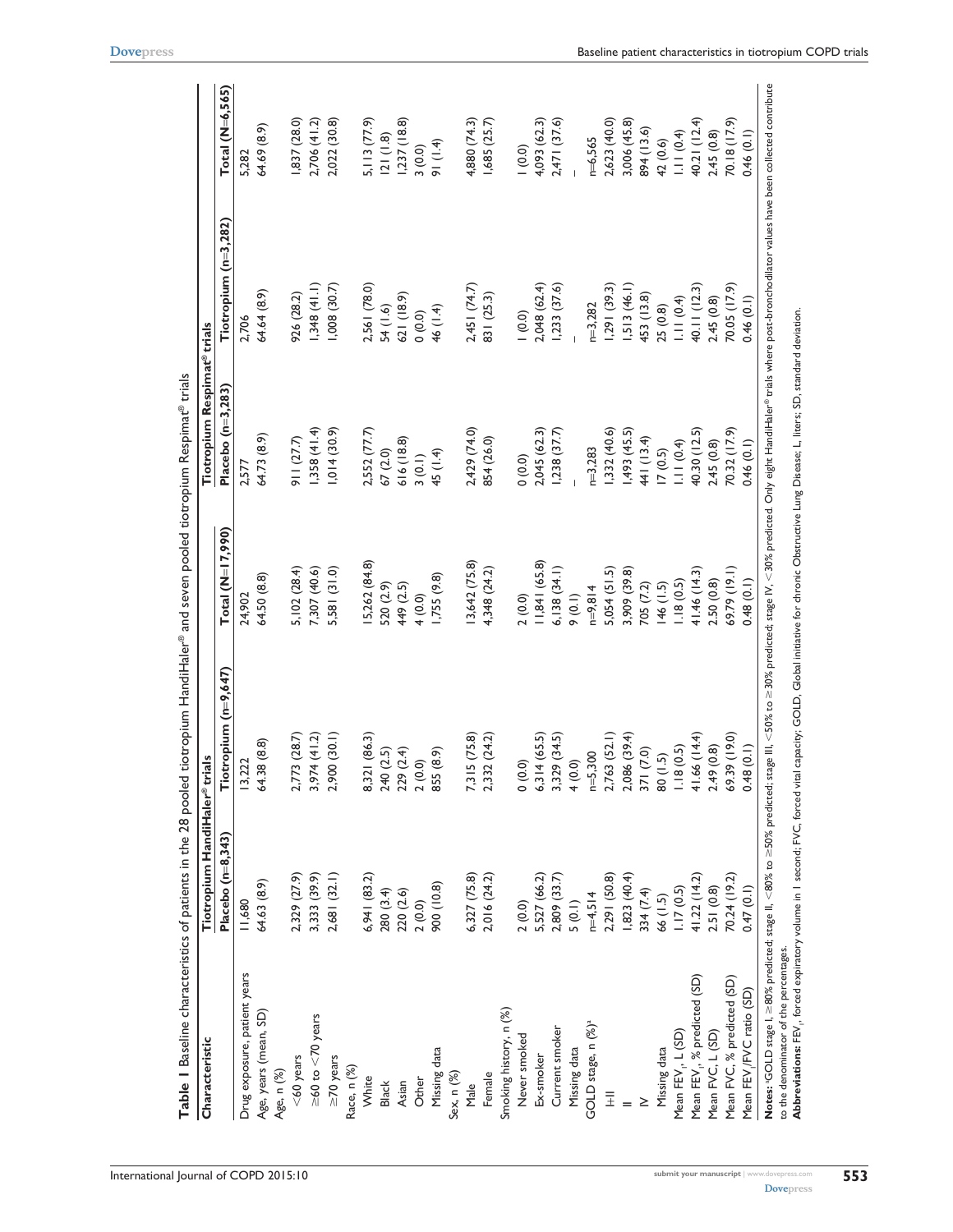| Characteristic/                         | Pooled tiotropium | HandiHaler® (n=17,990) Respimat® trials (n=6,565) (n=970)<br>Pooled tiotropium | de Lucas-Ramos et al <sup>26</sup> | Agusti et al <sup>24</sup> Jones et al <sup>31</sup> |              | $(n=1,659)$ | Divo et al <sup>12</sup> Schnell et al <sup>36</sup> | Mannino et al <sup>32</sup> |
|-----------------------------------------|-------------------|--------------------------------------------------------------------------------|------------------------------------|------------------------------------------------------|--------------|-------------|------------------------------------------------------|-----------------------------|
| demographic                             |                   |                                                                                |                                    | $(n=2, 164)$                                         | $(n=1, 817)$ |             | $(n=995)$                                            | $(n=20, 296)$               |
| Age, years (mean, SD)                   | 64.5 (8.8)        | 64.7 (8.9)                                                                     | 64.1 (8.8)                         | 63.4(7.1)                                            | 64.9 (9.6)   | 66.0 (9.0)  | $62.7^{\circ}$ (61.7-63.8)                           | I.                          |
| Sex, n (%)                              |                   |                                                                                |                                    |                                                      |              |             |                                                      |                             |
| Male                                    | 13,642(75.8)      | (74.3)<br>4,880                                                                | 681 (70.4)                         | 1,411(65.2)                                          | 1,305(71.8)  | (0.68) 1/1/ | 397 (39.9)                                           | 9,038 (44.5)                |
| Female                                  | 4,348 (24.2)      | (25.7)<br>1,685                                                                | 286 (29.6)                         | 750 (34.8)                                           | 512 (28.2)   | 182 (11.0)  | 598 (60.1)                                           | $11,258$ $(55.5)$           |
| Smoking history                         |                   |                                                                                |                                    |                                                      |              |             |                                                      |                             |
| Current smoker, n (%)                   | 6,138(34.1)       | 2,471 (37.6)                                                                   |                                    | 784 (36.2)                                           | 781 (43)     | ı           | ı                                                    | 8,260 (40.9)                |
| Pack-years (mean, SD)                   | 49.0 (28.4)       | 46.5 (26.3)                                                                    | 65.8 (34.8)                        | 48.6 (27.1)                                          | 40.4 (24.4)  |             |                                                      |                             |
| GOLD stage, n (%) <sup>b</sup>          |                   |                                                                                |                                    |                                                      |              |             |                                                      |                             |
| Ī                                       | 5,054 (51.5)*     | (40.0)<br>2,623                                                                | 383 (39.5)                         | 954 (44.1)                                           |              | 728 (44.0)  |                                                      | 4,968 (24.5)                |
|                                         | 3,909 (39.8)*     | (45.8)<br>3,006                                                                | 325 (33.5)                         | 911(42.1)                                            | ı            | 639 (39.0)  |                                                      |                             |
|                                         | 705 (7.2)*        | 894 (13.6)                                                                     | 260 (27.0)                         | 296 (13.7)                                           |              | 292 (17.0)  |                                                      | 530 (2.6)                   |
| Mean FEV, % predicted (SD)              | 41.46 (14.3)      | (12.4)<br>40.21 (                                                              | 47 (13.9)                          | 48.3 (15.8)                                          | 56.7 (20.1)  | 49.0 (20.0) |                                                      | Ï                           |
| Mean FVC, % predicted (SD) 69.79 (19.1) |                   | (17.9)<br>70.18                                                                | 66.1 (16.5)                        |                                                      |              |             |                                                      |                             |
| Mean FEV /FVC ratio (SD)                | 0.48(0.1)         | 0.46(0.1)                                                                      | 0.58(0.9)                          | 0.45(0.1)                                            |              | Ī           |                                                      |                             |

in the absence of any lung function abnormality, or EV,/FVC ≥0.70 and FVC <80% predicted.<br>In the absence of any lung function abnormality, or EV,/FVC ≥0.70 and FVC <80% predicted.<br>**Abbreviations:** FEV,, forced expiratory v **Abbreviations: <code>FEV1, forced expiratory volume in 1 second; FVC, forced vital capacity; GOLD, Global initiative for chronic Obstructive Lung Disease; SD, standard deviation; COPD, chronic obstructive pulmonary disease.**</code> in the absence of any lung function abnormality; or FEV  $/$ FVC  $\geq$ 0.70 and FVC  $\leq$ 80% predicted.

| Comorbidities                                               | 28 SPIRIVA® HandiHaler® trials | Seven Respimat® trials Rodríguez et al <sup>34</sup> |                       | Huiart et al <sup>29</sup> | Sundh et al <sup>38</sup> | Pasquale et al <sup>33</sup> |
|-------------------------------------------------------------|--------------------------------|------------------------------------------------------|-----------------------|----------------------------|---------------------------|------------------------------|
| Baseline comorbidities, N (%)<br>COPD patient population, N | 16351                          | 6.565                                                | ,927                  | 5.648                      | $\frac{6}{6}$             | 8.554                        |
| Vascular disorders                                          | 6,525 (39.9)                   | 2,634 (40.1)                                         | I                     | 2,539 (45.0)               | I                         | 972 (11.4)                   |
| Cardiac disorders                                           | 4,020 (24.6)                   | ,597 (24.3)                                          | $153^{\circ}$ (9.4)   | 1,826 (32.3)               | 208 (22.6)                | 1,568(18.3)                  |
| Respiratory, thoracic, and mediastinal disorders            | 2,631 (16.1)                   | 862 (13.1)                                           |                       |                            |                           |                              |
| Gastrointestinal disorders                                  | 3,175 (19.4)                   | 1,143 (17.4)                                         |                       |                            |                           |                              |
| Psychiatric disorders                                       | 2,275 (13.9)                   | 863 (13.1)                                           |                       | Ī                          | (6.119)                   |                              |
| Neoplasms benign, malignant, and unspecified                | 188(1.2)                       | 54 (0.8)                                             | 48 <sup>t</sup> (2.5) |                            |                           |                              |
| Metabolism and nutrition disorders                          | ,682 (10.3)                    | 709 (10.8)                                           |                       | 678 (12.0)                 | 91 (9.9)                  | 1,900(22.2)                  |

Notes: 'A total of 1,627 patients eligble for this analysis; 1,924 eligible patients for this analysis. Concomitant diagnoses of comorbidities were not collected in HandiHaler® trial number 205.257; comorbidities of intere number trial Notes: 'A total of 1,627 patients eligible for this analysis; <sup>h</sup>.1,924 eligible patients for this analysis. Concomitant diagnoses of comorbidities were not collected in HandiHaler<sup>8</sup><br>most frequently reported in COPD trial most frequently reported in COPD trials. MedDRA v 14.0 was used for analysis of the 28 SPIRIVA® HandiHaler® trials and the seven Respimat® trials.

**Abbreviation:** COPD, chronic obstructive pulmonary disease.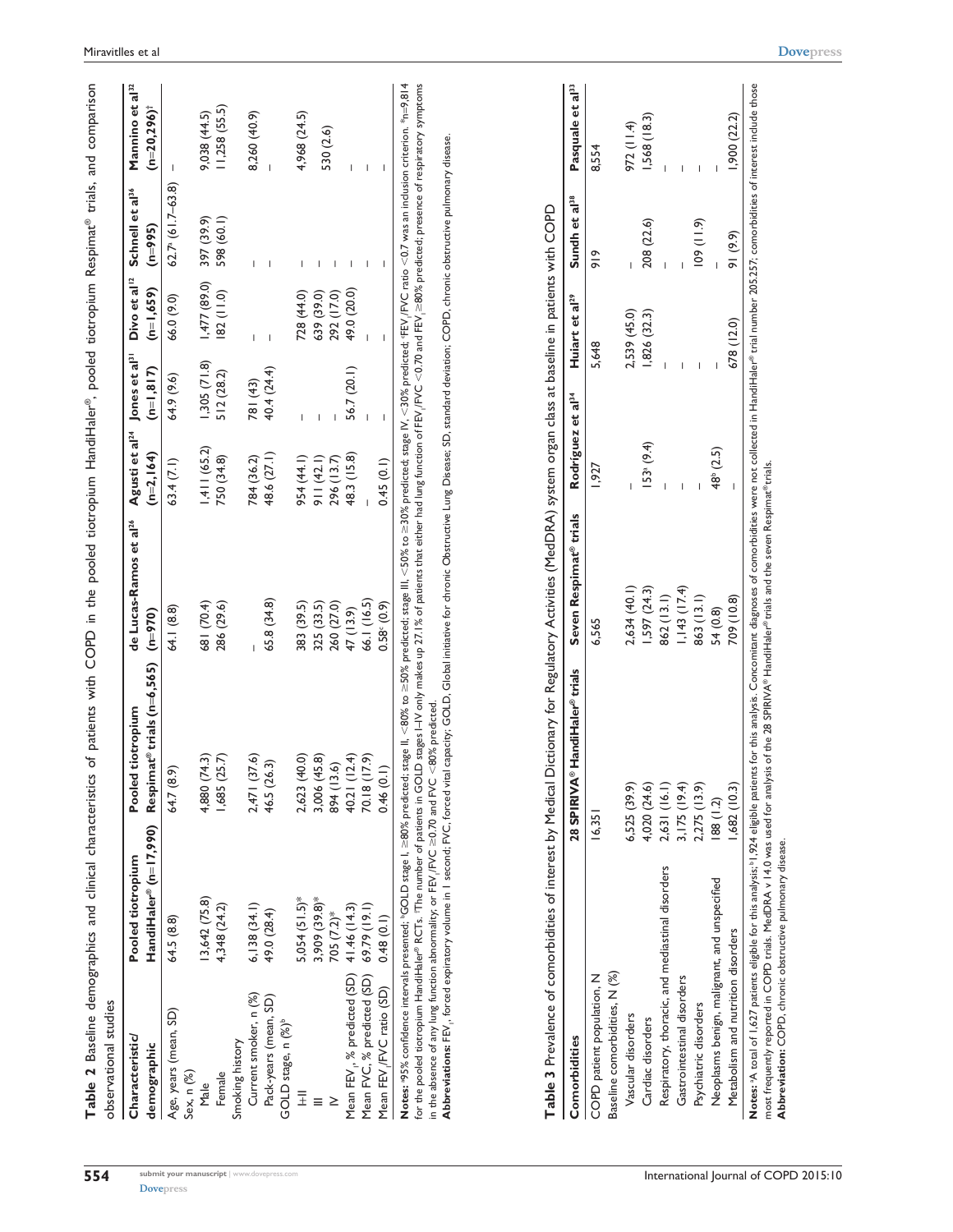|                                                                                                                                                                                                                                                                                                                                                                                                      | Study                              |                                  |                             |                                                                     |                        |                          |                                                                                                                                                                                                                                                                                                                                                                                  |                          |                          |                                                                                                                                                                                                                                                                                                                                                                                  |                                |
|------------------------------------------------------------------------------------------------------------------------------------------------------------------------------------------------------------------------------------------------------------------------------------------------------------------------------------------------------------------------------------------------------|------------------------------------|----------------------------------|-----------------------------|---------------------------------------------------------------------|------------------------|--------------------------|----------------------------------------------------------------------------------------------------------------------------------------------------------------------------------------------------------------------------------------------------------------------------------------------------------------------------------------------------------------------------------|--------------------------|--------------------------|----------------------------------------------------------------------------------------------------------------------------------------------------------------------------------------------------------------------------------------------------------------------------------------------------------------------------------------------------------------------------------|--------------------------------|
|                                                                                                                                                                                                                                                                                                                                                                                                      | 28 SPIRIVA®                        | Seven                            | García-Olmos                | de Lucas-Ramos                                                      | Agusti                 | <b>Schane</b>            | Curkendall                                                                                                                                                                                                                                                                                                                                                                       | Divo                     | Schnell                  | Mannino                                                                                                                                                                                                                                                                                                                                                                          | Pasquale                       |
|                                                                                                                                                                                                                                                                                                                                                                                                      | HandiHaler®<br>trials <sup>t</sup> | Respimat <sup>®</sup><br>trialsi | $a^{28}$<br>ã               | et al <sup>26</sup>                                                 | et al <sup>24</sup>    | $et$ al <sup>35</sup>    | et al <sup>25</sup>                                                                                                                                                                                                                                                                                                                                                              | et al <sup>12</sup>      | et al <sup>36</sup>      | et al <sup>32</sup>                                                                                                                                                                                                                                                                                                                                                              | et al <sup>33</sup>            |
| COPD patient population (N)                                                                                                                                                                                                                                                                                                                                                                          | 16,351                             | 6,565                            | $\frac{83}{2}$<br>$\hat{m}$ | 970                                                                 | 2,164                  | 1,736                    | 11,493                                                                                                                                                                                                                                                                                                                                                                           | 1,659                    | 995                      | 20,296                                                                                                                                                                                                                                                                                                                                                                           | 8,554                          |
| Baseline comorbidities (N, %)                                                                                                                                                                                                                                                                                                                                                                        |                                    |                                  |                             |                                                                     |                        |                          |                                                                                                                                                                                                                                                                                                                                                                                  |                          |                          |                                                                                                                                                                                                                                                                                                                                                                                  |                                |
| SMQ cardiac arrhythmias,<br>sub-SMQ cardiac                                                                                                                                                                                                                                                                                                                                                          | 1,277(7.8)                         | 750 (11.4)                       | 503 (15.8)                  | 153 (15.8)                                                          | 260 (12.0)             | $\overline{\phantom{a}}$ | $1,299$ ( $11.3$ )                                                                                                                                                                                                                                                                                                                                                               | 216 (13.0)               | $\overline{\phantom{a}}$ | I                                                                                                                                                                                                                                                                                                                                                                                | I                              |
| arrhythmia terms                                                                                                                                                                                                                                                                                                                                                                                     |                                    |                                  |                             |                                                                     |                        |                          |                                                                                                                                                                                                                                                                                                                                                                                  |                          |                          |                                                                                                                                                                                                                                                                                                                                                                                  |                                |
| SMQ depression and self-                                                                                                                                                                                                                                                                                                                                                                             | 1,554 (9.5)                        | 556 (8.5)                        | 643 (20.2)                  | $\overline{\phantom{a}}$                                            | 368 (17.0)             | $\overline{1}$           | I                                                                                                                                                                                                                                                                                                                                                                                | $\overline{\phantom{a}}$ | 205 (20.6)               | $\mathbf{I}$                                                                                                                                                                                                                                                                                                                                                                     | $\overline{\phantom{a}}$       |
| injury (excluding suicide                                                                                                                                                                                                                                                                                                                                                                            |                                    |                                  |                             |                                                                     |                        |                          |                                                                                                                                                                                                                                                                                                                                                                                  |                          |                          |                                                                                                                                                                                                                                                                                                                                                                                  |                                |
| and self-injury) (narrow)                                                                                                                                                                                                                                                                                                                                                                            |                                    |                                  |                             |                                                                     |                        |                          |                                                                                                                                                                                                                                                                                                                                                                                  |                          |                          |                                                                                                                                                                                                                                                                                                                                                                                  |                                |
| SMQ hyperglycemia/new-                                                                                                                                                                                                                                                                                                                                                                               | 1,677(10.3)                        | 715 (10.9)                       | 661 (20.8)                  | 377 (38.9)                                                          | $216(10.0)$ 375 (21.6) |                          | $\begin{array}{c} \rule{0pt}{2.5ex} \rule{0pt}{2.5ex} \rule{0pt}{2.5ex} \rule{0pt}{2.5ex} \rule{0pt}{2.5ex} \rule{0pt}{2.5ex} \rule{0pt}{2.5ex} \rule{0pt}{2.5ex} \rule{0pt}{2.5ex} \rule{0pt}{2.5ex} \rule{0pt}{2.5ex} \rule{0pt}{2.5ex} \rule{0pt}{2.5ex} \rule{0pt}{2.5ex} \rule{0pt}{2.5ex} \rule{0pt}{2.5ex} \rule{0pt}{2.5ex} \rule{0pt}{2.5ex} \rule{0pt}{2.5ex} \rule{0$ | 66 (4.0)                 |                          | $162(16.3)$ 2,578 $(12.7)$ 1,900 $(22.2)$                                                                                                                                                                                                                                                                                                                                        |                                |
| onset diabetes mellitus                                                                                                                                                                                                                                                                                                                                                                              |                                    |                                  |                             |                                                                     |                        |                          |                                                                                                                                                                                                                                                                                                                                                                                  |                          |                          |                                                                                                                                                                                                                                                                                                                                                                                  |                                |
| (narrow)                                                                                                                                                                                                                                                                                                                                                                                             |                                    |                                  |                             |                                                                     |                        |                          |                                                                                                                                                                                                                                                                                                                                                                                  |                          |                          |                                                                                                                                                                                                                                                                                                                                                                                  |                                |
| SMQ cardiac failure                                                                                                                                                                                                                                                                                                                                                                                  | 769 (4.7)                          | 217(3.3)                         | 256 (8.0)                   | 238 (24.5)                                                          | $ 5 $ $(7.0)$          | 850 (49.0)               | 2,184 (19.0)                                                                                                                                                                                                                                                                                                                                                                     | 260 (15.7)               | 120(12.1)                | $\mathbf{I}$                                                                                                                                                                                                                                                                                                                                                                     | 1,568 (18.3)                   |
| (narrow)                                                                                                                                                                                                                                                                                                                                                                                             |                                    |                                  |                             |                                                                     |                        |                          |                                                                                                                                                                                                                                                                                                                                                                                  |                          |                          |                                                                                                                                                                                                                                                                                                                                                                                  |                                |
| SMQ hypertension                                                                                                                                                                                                                                                                                                                                                                                     | 6,448 (39.4)                       | 2,627 (40.0) 1,655 (52.0)        |                             | 499 (51.4)                                                          | ı                      | 1,052(60.6)              | I                                                                                                                                                                                                                                                                                                                                                                                | $\mathbf{I}$             |                          | 601 (60.4) 8,139 (40.1)                                                                                                                                                                                                                                                                                                                                                          | T                              |
| (narrow)                                                                                                                                                                                                                                                                                                                                                                                             |                                    |                                  |                             |                                                                     |                        |                          |                                                                                                                                                                                                                                                                                                                                                                                  |                          |                          |                                                                                                                                                                                                                                                                                                                                                                                  |                                |
| Stroke PV                                                                                                                                                                                                                                                                                                                                                                                            | 441 (2.7)                          | 162(2.5)                         |                             | 96 (9.9)                                                            | 87 (4.0)               | 248 (14.3)               | 552 (4.8)                                                                                                                                                                                                                                                                                                                                                                        | $\mathsf I$              | 89 (8.9)                 | $\mathsf I$                                                                                                                                                                                                                                                                                                                                                                      | T                              |
| SMQ ischemic heart                                                                                                                                                                                                                                                                                                                                                                                   | 664 (4.1)                          | 226 (3.4)                        | $\overline{\phantom{a}}$    |                                                                     | $(0.6)$ 561            |                          | 264(2.3)                                                                                                                                                                                                                                                                                                                                                                         | $\overline{\phantom{a}}$ |                          | I                                                                                                                                                                                                                                                                                                                                                                                | $\overline{1}$                 |
| disease, sub-SMQ MI                                                                                                                                                                                                                                                                                                                                                                                  |                                    |                                  |                             |                                                                     |                        |                          |                                                                                                                                                                                                                                                                                                                                                                                  |                          |                          |                                                                                                                                                                                                                                                                                                                                                                                  |                                |
| (broad)                                                                                                                                                                                                                                                                                                                                                                                              |                                    |                                  |                             |                                                                     |                        |                          |                                                                                                                                                                                                                                                                                                                                                                                  |                          |                          |                                                                                                                                                                                                                                                                                                                                                                                  |                                |
| SMQ ischemic heart                                                                                                                                                                                                                                                                                                                                                                                   | 2,326 (14.2)                       | 809 (12.3)                       | $\bar{\mathbf{I}}$          | 121(12.5)                                                           | 562 (26.0) 711 (41.0)  |                          | $\begin{array}{c} \hline \end{array}$                                                                                                                                                                                                                                                                                                                                            | 501 (30.2) 126 (12.7)    |                          | $\begin{array}{c} \rule{0pt}{2.5ex} \rule{0pt}{2.5ex} \rule{0pt}{2.5ex} \rule{0pt}{2.5ex} \rule{0pt}{2.5ex} \rule{0pt}{2.5ex} \rule{0pt}{2.5ex} \rule{0pt}{2.5ex} \rule{0pt}{2.5ex} \rule{0pt}{2.5ex} \rule{0pt}{2.5ex} \rule{0pt}{2.5ex} \rule{0pt}{2.5ex} \rule{0pt}{2.5ex} \rule{0pt}{2.5ex} \rule{0pt}{2.5ex} \rule{0pt}{2.5ex} \rule{0pt}{2.5ex} \rule{0pt}{2.5ex} \rule{0$ | $\begin{array}{c} \end{array}$ |
| disease sub-SMQ, other                                                                                                                                                                                                                                                                                                                                                                               |                                    |                                  |                             |                                                                     |                        |                          |                                                                                                                                                                                                                                                                                                                                                                                  |                          |                          |                                                                                                                                                                                                                                                                                                                                                                                  |                                |
| ischemic heart disease                                                                                                                                                                                                                                                                                                                                                                               |                                    |                                  |                             |                                                                     |                        |                          |                                                                                                                                                                                                                                                                                                                                                                                  |                          |                          |                                                                                                                                                                                                                                                                                                                                                                                  |                                |
| (broad)                                                                                                                                                                                                                                                                                                                                                                                              |                                    |                                  |                             |                                                                     |                        |                          |                                                                                                                                                                                                                                                                                                                                                                                  |                          |                          |                                                                                                                                                                                                                                                                                                                                                                                  |                                |
| Notes: "Data are SMQs. MedDRA v 14.0 was used for analysis of the 28 SPIRIVA® HandiHaler®trials and the seven Respimat®trials; however concomitant diagnoses of comorbidities were not collected in HandiHaler®trial number<br>205.257. Comorbidities of interest include those most frequently reported in COPD trials.<br>Abbreviations: MedDRA, Medical Dictionary for Regulatory Activities; MI, |                                    |                                  |                             | myocardial infarction; COPD, chronic obstructive pulmonary disease. |                        |                          |                                                                                                                                                                                                                                                                                                                                                                                  |                          |                          |                                                                                                                                                                                                                                                                                                                                                                                  |                                |
|                                                                                                                                                                                                                                                                                                                                                                                                      |                                    |                                  |                             |                                                                     |                        |                          |                                                                                                                                                                                                                                                                                                                                                                                  |                          |                          |                                                                                                                                                                                                                                                                                                                                                                                  |                                |

**[Dovepress](www.dovepress.com)**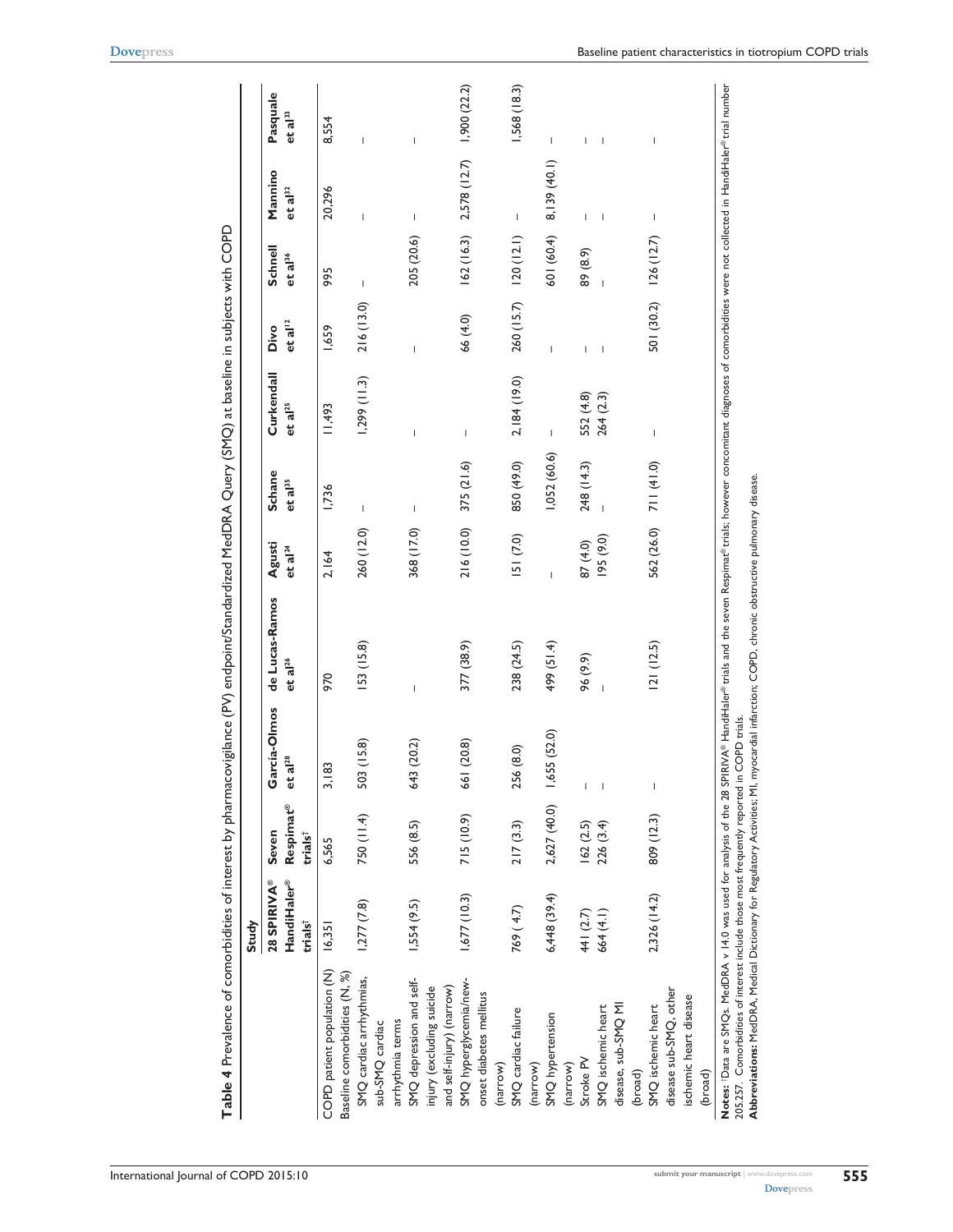Hypertension was diagnosed in 39.4% of patients in the HandiHaler® and 40.0% of patients in the Respimat® trials. Diagnoses of ischemic heart disease (14.2% and 12.3%) cardiac arrhythmias (7.8% vs 11.4%), depression (9.5% vs 8.5%), and diabetes (10.3% vs 10.9%) were similar in the pooled HandiHaler® and Respimat® trials, respectively (Table 4).

When reported by applicable PTs, the comorbidities with the highest prevalence in epidemiological and observational studies were hypertension (40.1%–60.6%), cardiac arrhythmia (11.3%–15.8%), depressed mood (17.0%–20.6%), cardiac failure (7.0%–49.0%), and ischemic heart disease (12.5%–41.0%, Table 4). In UPLIFT®, increases in comorbid conditions from baseline to year 4 were observed (Table S4).

# **Discussion**

We have analyzed the demographic data of patients in randomized, placebo-controlled clinical studies with tiotropium HandiHaler® and Respimat® of at least 4 weeks' duration and compared these with data from epidemiological and observational studies. The background for this comparison was that, recently, several authors questioned the validity of RCTs for the evaluation of the safety of drugs in the treatment of COPD in clinical practice.13,14 The pivotal argument for these concerns was that the inclusion and exclusion criteria of RCTs prevent patients at greater risk (notably of cardiovascular [CV] risk) from participating in these studies. This could then potentially lead to a more positive safety evaluation of the drugs in question compared with clinical practice in a real-life setting.

This study of the characteristics of the 24,555 patients included in the randomized trials of tiotropium showed that the clinical profile, including age, sex, smoking history, and anthropometrics of these patients, is similar to that observed in large epidemiological and observational studies of patients with COPD. However, the proportions of patients with mild to moderate disease (GOLD stages I+II) ranged from 24.5% to 44.1% in the observational studies but from 40.0% to 51.5% in the tiotropium trials, while patients with severe disease (GOLD stage III or IV) were represented in similar numbers in the tiotropium RCTs (7.2%–45.8%) as in the observational studies (13.7%–42.1%).

## **Comorbidities**

The most prevalent comorbidities reported by SOC observed in the COPD patient population at baseline in the pooled tiotropium trials were: cardiac, vascular, respiratory, gastrointestinal, psychiatric, and metabolic disorders. These were represented in the observational studies in similar proportions (Table 3). In particular, the prevalence of cardiac disorders in the 22,916 evaluable patients in the tiotropium RCT population was 24.3%–24.6%. Of the 17,048 patients with COPD in the epidemiologic/observational studies,  $21,25,26,30$ the prevalence of cardiac disorders was in the range of 9.4%–32.3%. In a recent letter to the editor,<sup>39</sup> the authors conducted an audit of patients discharged from hospital in New Zealand after an exacerbation of COPD and found that 38% patients prescribed tiotropium had comorbidities that would have made them ineligible for participation in UPLIFT®. Based on this observation, the authors concluded that the findings from UPLIFT® had limited generalizability to clinical practice in New Zealand. However, this New Zealand patient population is a very severe population of patients that required hospital admission, whereas patients included in UPLIFT®, as in all major clinical trials of COPD, consisted of ambulatory patients. The pattern of comorbidities of very severe admitted patients may differ, but this New Zealand patient population represents a minority of patients with COPD of special severity with increased risks of side effects secondary to all drugs and that require a personalized approach with careful evaluation of the expected benefits and risks of any given treatment.

Although it was excluded from our systematic literature review because it is a pooled analysis of epidemiological studies, validation of the current analysis is provided by a study conducted by Patel and Hurst.<sup>40</sup> Using data from two large, population-based epidemiological studies (the Atherosclerosis Risk in Communities [ARIC] Study and the Cardiovascular Health Study [CHS], 20,296 adults aged  $>44$  years),<sup>40</sup> they reported that the prevalence of CV disease (defined as a composite of ischemic heart disease, heart failure, stroke, and/or transient ischemic attack) in patients with COPD was 20.0%–22.0%. This is similar to the 24.6% and 24.3% prevalence of cardiac disorders that we determined in the tiotropium trials. This contradicts the concerns that the inclusion and exclusion criteria of tiotropium RCTs prevent patients at greater risk (notably of CV risk) from participating in these studies.

Comorbidities of interest were selected on the basis of being the most frequently reported in COPD trials and also to maximize the degree of comparisons with the observational studies identified in our systematic literature review. For eight selected comorbidities of interest (Table 4), our analysis revealed that hypertension had the highest prevalence in patients enrolled in tiotropium RCTs (39.4%–40.0%).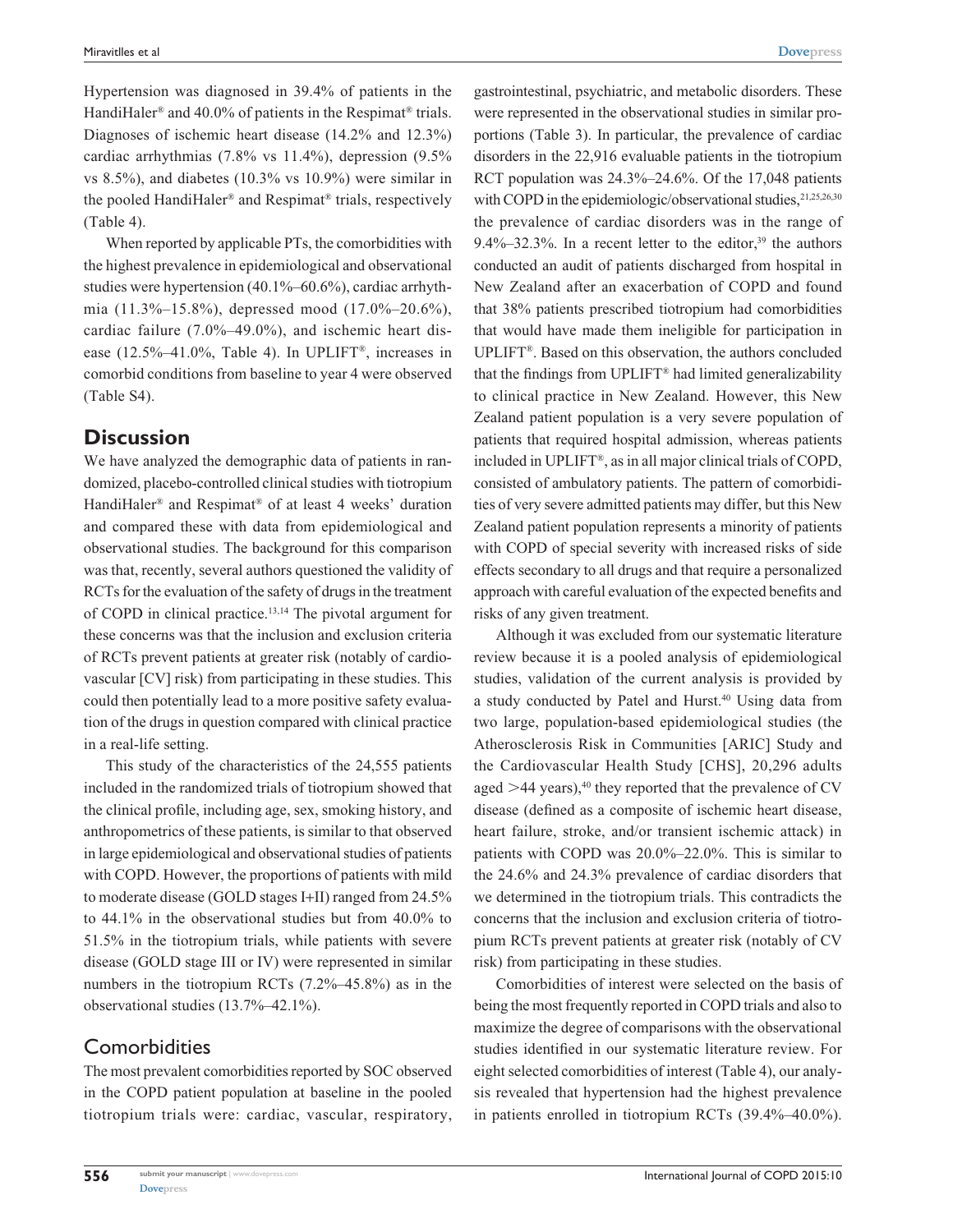This was lower than the range (51.4%–60.6%) reported in four out of nine observational studies<sup>26,28,32,35,36</sup> (total: 6,884 patients) used in our comparison. However, in a populationbased National Institutes of Health cohort of 20,296 patients with COPD aged  $\geq$ 45 years, the prevalence of hypertension was  $40.1\%,32$  similar to that reported for patients in tiotropium RCTs.

Although not included in our current analysis because it is not among the most frequently reported comorbidities among patients with COPD, two reports, by Verhamme et al $41$  and Mathioudakis et al, $42$  have suggested an association between mortality and renal impairment in patients with COPD treated with tiotropium via HandiHaler® or Respimat®. A pooled safety analysis of tiotropium delivered via the HandiHaler® or the Respimat® Soft Mist™ Inhaler that encompasses 22 Phase III and IV tiotropium clinical trials and evaluated 10,805 patients showed that that there was no trend for increased incidence rate ratios of adverse events with worsening renal function for either tiotropium HandiHaler® or Respimat®. (Table S5).<sup>43</sup>

## Limitations of the study

A major limitation of this study is the difference in the reporting of baseline characteristics and comorbidities in the observational studies identified in our systematic literature review. Only six of the observational studies reported the GOLD staging of patients. Although included in this comparison, Mannino et al's study<sup>32</sup> reports GOLD staging for only 27.1% of the patients enrolled, which complicates interpretation of these results. Furthermore, four studies reported baseline comorbidities by SOC, and none of these allowed for a full comparison with the tiotropium RCTs. This means that for comorbidities such as respiratory, thoracic and mediastinal disorders, gastrointestinal disorders, psychiatric disorders, and neoplasms, the patient population against which the tiotropium RCT population is compared is limited (only 2,846 from two of the four observational studies as compared with 22,916 in the tiotropium RCTs combined). This variability complicates interpretation of these results due to the limited sample size. Although this situation is repeated for comparison of baseline comorbidities in Table 4, it is mitigated to some extent by the inclusion of 51,050 patients from nine out of 13 observational studies for comparison to the 22,916 patients identified in the included tiotropium RCTs.

Another limitation of this study is that it does not take into account the various factors that add to the complexity of studying comorbidities in patients with COPD. These include: smoking status, which has been shown to be a risk factor for diabetes mellitus and dyslipidemia; age; polypharmacy; lack of treatment of comorbidities; and lack of specific case definitions for comorbidities.7 However, with regard to smoking status, the percentage of current smokers enrolled in the tiotropium RCTs is similar to the percentage identified as current smokers in the observational studies included in our analysis.

Lastly, patients with recent unstable cardiac diseases (MI within 6 months and new unstable arrhythmia or severe heart failure within 1 year) were excluded from the tiotropium RCTs. Therefore, the findings in the tiotropium studies cannot be extended to these patients.

## **Conclusion**

The clinical profile (defined by SOC) of patients with COPD treated in the tiotropium trial program appears to be largely in the range of clinical characteristics, including CV comorbidities reported for "real-life patients." Overall, patients in the tiotropium studies were comparable to those patients enrolled in the observational studies with regard to the severity of disease (GOLD stages III and IV).

## **Acknowledgments**

The authors are fully responsible for all content and editorial decisions made, were involved at all stages of manuscript development, and have approved the final version for publication. Editorial assistance, supported financially by Boehringer Ingelheim and Pfizer, was provided by Godfrey Lisk of PAREXEL International during the preparation of this manuscript.

# **Disclosure**

Marc Miravitlles has received speaker fees from Almirall, Boehringer Ingelheim, Pfizer, AstraZeneca, Chiesi, Esteve, GlaxoSmithKline, Menarini, Novartis, Talecris-Grifols, Takeda-Nycomed, and Novartis, and consulting fees from Almirall, Boehringer Ingelheim, Pfizer, GlaxoSmithKline, Gebro Pharma, MediImmune, Novartis, Talecris-Grifols, and Takeda-Nycomed.

David Price is a board member of Almirall, AstraZeneca, Boehringer Ingelheim, Chiesi, GlaxoSmithKline, Merck, Mundipharma, Medapharma, Novartis, Napp, Nycomed, Pfizer, Sandoz, and Teva. He or his research team has received grants and support for research in respiratory disease from the following organizations in the last 5 years: UK National Health Service, Aerocrine, AstraZeneca, Boehringer Ingelheim, Chiesi, GlaxoSmithKline, Merck, Mundipharma, Novartis, Nycomed, Orion, Pfizer, and Teva.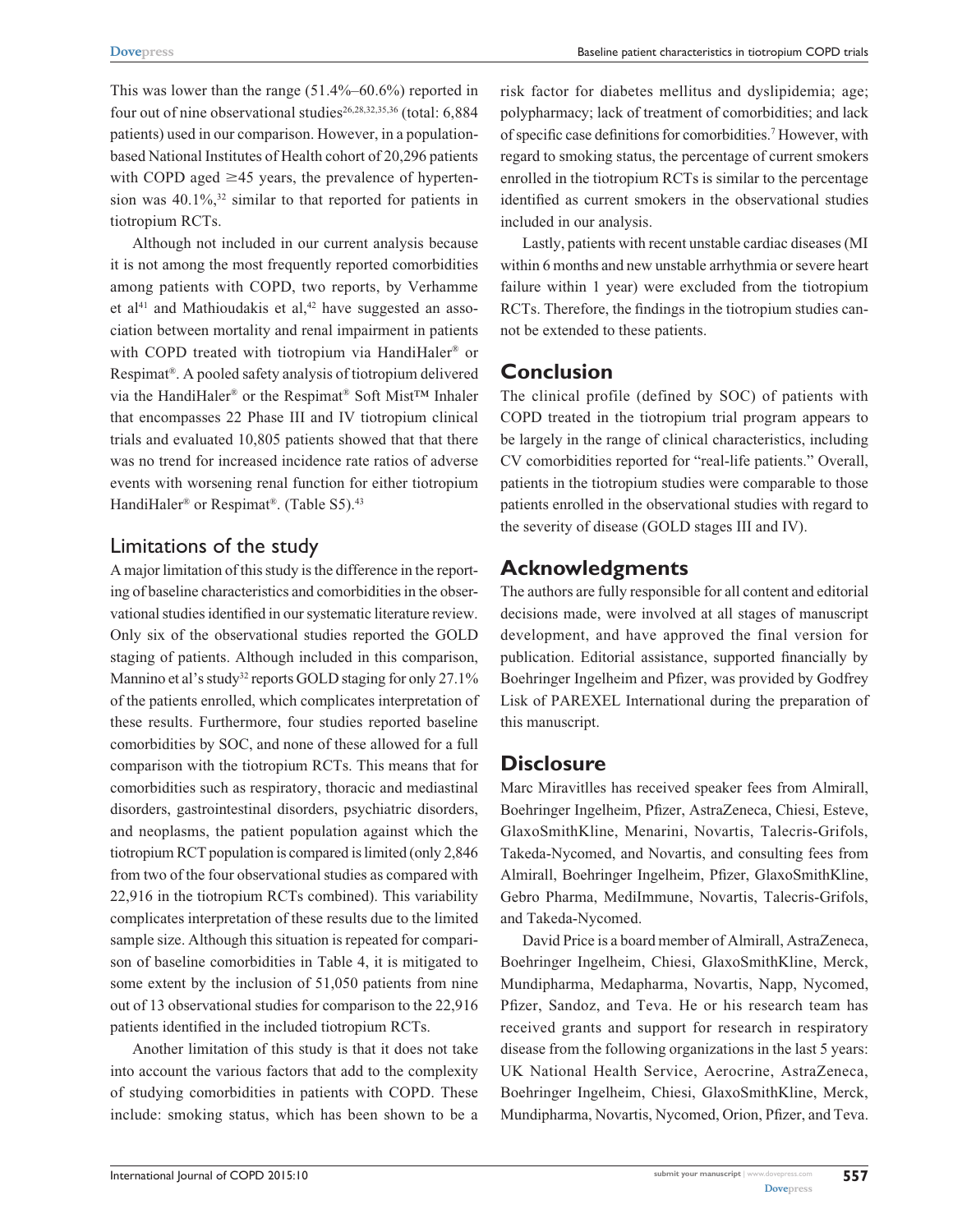In addition, he has consulted for Almirall, AstraZeneca, Boehringer Ingelheim, Chiesi, GlaxoSmithKline, Merck, Mundipharma, Medapharma, Novartis, Napp, Nycomed, Pfizer, Sandoz, and Teva; has received or has grants pending from the UK National Health Service, Aerocrine, Astra-Zeneca, Boehringer Ingelheim, Chiesi, GlaxoSmithKline, Merck, Mundipharma, Novartis, Nycomed, Orion, Pfizer, Takeda, and Teva; has received payments for lectures/ speaking from Almirall, AstraZeneca, Activaero, Boehringer Ingelheim, Chiesi, Cipla, GlaxoSmithKline, Kyorin, Novartis, Merck, Mundipharma, Pfizer, Takeda, and Teva; received payment for manuscript preparation from Merck, Mundipharma, and Teva; has had patents planned, pending or issued from AKL Ltd; received payment for the development of educational materials from GlaxoSmithKline; has shares in AKL Ltd, which produces phytopharmaceuticals and owns 80% of Research in Real Life Ltd and its subsidiary social enterprise, Optimum Patient Care; and has received payment for travel/accommodations/meeting expenses from Aerocrine, Boehringer Ingelheim, Napp, Novartis, Mundipharma, and Teva.

Klaus Rabe has provided legal consultation services or expert witness testimony to AstraZeneca, Boehringer Ingelheim, Chiesi Pharmaceutical, Novartis, MSD and GlaxoSmithKline. He has also received research funding from Altana Pharma, Novartis, AstraZeneca, MSD and Nycomed/Takeda. Ha has served on FDA and EMA panels for registration of drugs for COPD. Bartolome Celli has received grants from Boehringer Ingelheim, Almirall, Glaxo-SmithKline, Novartis, Forrest, Aeris, and AstraZeneca. He has also received consultancy fees from GlaxoSmithKline, Boehringer Ingelheim, Dey, Altana, AstraZeneca, Almirall, Sepracor, Pfizer, Novartis, Rox, and Medimmune.

Norbert Metzdorf and Hendrik Schmidt are full-time employees of Boehringer Ingelheim Pharma GmbH & Co KG.

#### **References**

- 1. Godwin M, Ruhland L, Casson I, et al. Pragmatic controlled clinical trials in primary care: the struggle between external and internal validity. *BMC Med Res Methodol.* 2003;3:28.
- 2. Travers J, Marsh S, Caldwell B, et al. External validity of randomized controlled trials in COPD. *Respir Med.* 2007;101(6):1313–1320.
- 3. Rothwell PM. External validity of randomised controlled trials: "to whom do the results of this trial apply?" *Lancet.* 2005;365(9453): 82–93.
- 4. Price D, Hillyer EV, van der Molen T. Efficacy versus effectiveness trials: informing guidelines for asthma management. *Curr Opin Allergy Clin Immunol.* 2013;13(1):50–57.
- 5. Travers J, Marsh S, Williams M, et al. External validity of randomised controlled trials in asthma: to whom do the results of the trials apply? *Thorax.* 2007;62(3):219–223.
- 6. Roche N, Reddel HK, Agusti A, et al; Respiratory Effectiveness Group. Integrating real-life studies in the global therapeutic research framework. *Lancet Respir Med.* 2013;1(10):e29–e30.
- 7. Chatila WM, Thomashow BM, Minai OA, Criner GJ, Make BJ. Comorbidities in chronic obstructive pulmonary disease. *Proc Am Thorac Soc.* 2008;5(4):549–555.
- 8. Barr RG, Celli BR, Mannino DM, et al. Comorbidities, patient knowledge, and disease management in a national sample of patients with COPD. *Am J Med.* 2009;122(4):348–355.
- 9. Carrasco-Garrido P, de Miguel-Díez J, Rejas-Gutierrez J, et al. Characteristics of chronic obstructive pulmonary disease in Spain from a gender perspective. *BMC Pulm Med.* 2009;9:2.
- 10. Finkelstein J, Cha E, Scharf SM. Chronic obstructive pulmonary disease as an independent risk factor for cardiovascular morbidity. *Int J Chron Obstruct Pulmon Dis.* 2009;4:337–349.
- 11. Sin DD, Anthonisen NR, Soriano JB, Agusti AG. Mortality in COPD: Role of comorbidities. *Eur Respir J.* 2006;28(6):1245–1257.
- 12. Divo M, Cote C, de Torres JP, et al; BODE Collaborative Group. Comorbidities and risk of mortality in patients with chronic obstructive pulmonary disease. *Am J Respir Crit Care Med.* 2012;186(2): 155–161.
- 13. Singh S, Loke YK, Enright PL, Furberg CD. Mortality associated with tiotropium mist inhaler in patients with chronic obstructive pulmonary disease: systematic review and meta-analysis of randomised controlled trials. *BMJ.* 2011;342:d3215.
- 14. Beasley R, Singh S, Loke YK, Enright P, Furberg CD. Call for worldwide withdrawal of tiotropium Respimat mist inhaler. *BMJ.* 2012;345: e7390.
- 15. Jones RC, Price D, Ryan D, et al; Respiratory Effectiveness Group. Opportunities to diagnose chronic obstructive pulmonary disease in routine care in the UK: a retrospective study of a clinical cohort. *Lancet Respir Med.* 2014;2(4):267–276.
- 16. Tashkin DP, Celli B, Senn S, et al; UPLIFT Study Investigators. A 4-year trial of tiotropium in chronic obstructive pulmonary disease. *N Engl J Med.* 2008;359(15):1543–1554.
- 17. Chan CK, Maltais F, Sigouin C, Haddon JM, Ford GT. A randomized controlled trial to assess the efficacy of tiotropium in Canadian patients with chronic obstructive pulmonary disease. *Can Respir J.* 2007;14(8): 465–472.
- 18. Niewoehner DE, Rice K, Cote C, et al. Prevention of exacerbations of chronic obstructive pulmonary disease with tiotropium, a once-daily inhaled anticholinergic bronchodilator: a randomized trial. *Ann Intern Med.* 2005;143(5):317–326.
- 19. Powrie DJ, Wilkinson TM, Donaldson GC, et al. Effect of tiotropium on sputum and serum inflammatory markers and exacerbations in COPD. *Eur Respir J.* 2007;30(3):472–478.
- 20. Moita J, Bárbara C, Cardoso J, et al. Tiotropium improves FEV1 in patients with COPD irrespective of smoking status. *Pulm Pharmacol Ther.* 2008;21(1):146–151.
- 21. Covelli H, Bhattacharya S, Cassino C, Conoscenti C, Kesten S. Absence of electrocardiographic findings and improved function with once-daily tiotropium in patients with chronic obstructive pulmonary disease. *Pharmacotherapy.* 2005;25(12):1708–1718.
- 22. Cooper CB, Celli BR, Jardim JR, et al. Treadmill endurance during 2-year treatment with tiotropium in patients with COPD: a randomized trial. *Chest.* 2013;144(2):490–497.
- 23. Bateman ED, Tashkin D, Siafakas N, et al. A one-year trial of tiotropium Respimat plus usual therapy in COPD patients. *Respir Med.* 2010; 104(10):1460–1472.
- 24. Agusti A, Calverley PM, Celli B, et al; Evaluation of COPD Longitudinally to Identify Predictive Surrogate Endpoints (ECLIPSE) investigators. Characterisation of COPD heterogeneity in the ECLIPSE cohort. *Respir Res.* 2010;11:122.
- 25. Curkendall SM, DeLuise C, Jones JK, et al. Cardiovascular disease in patients with chronic obstructive pulmonary disease, Saskatchewan Canada cardiovascular disease in COPD patients. *Ann Epidemiol.* 2006;16(1):63–70.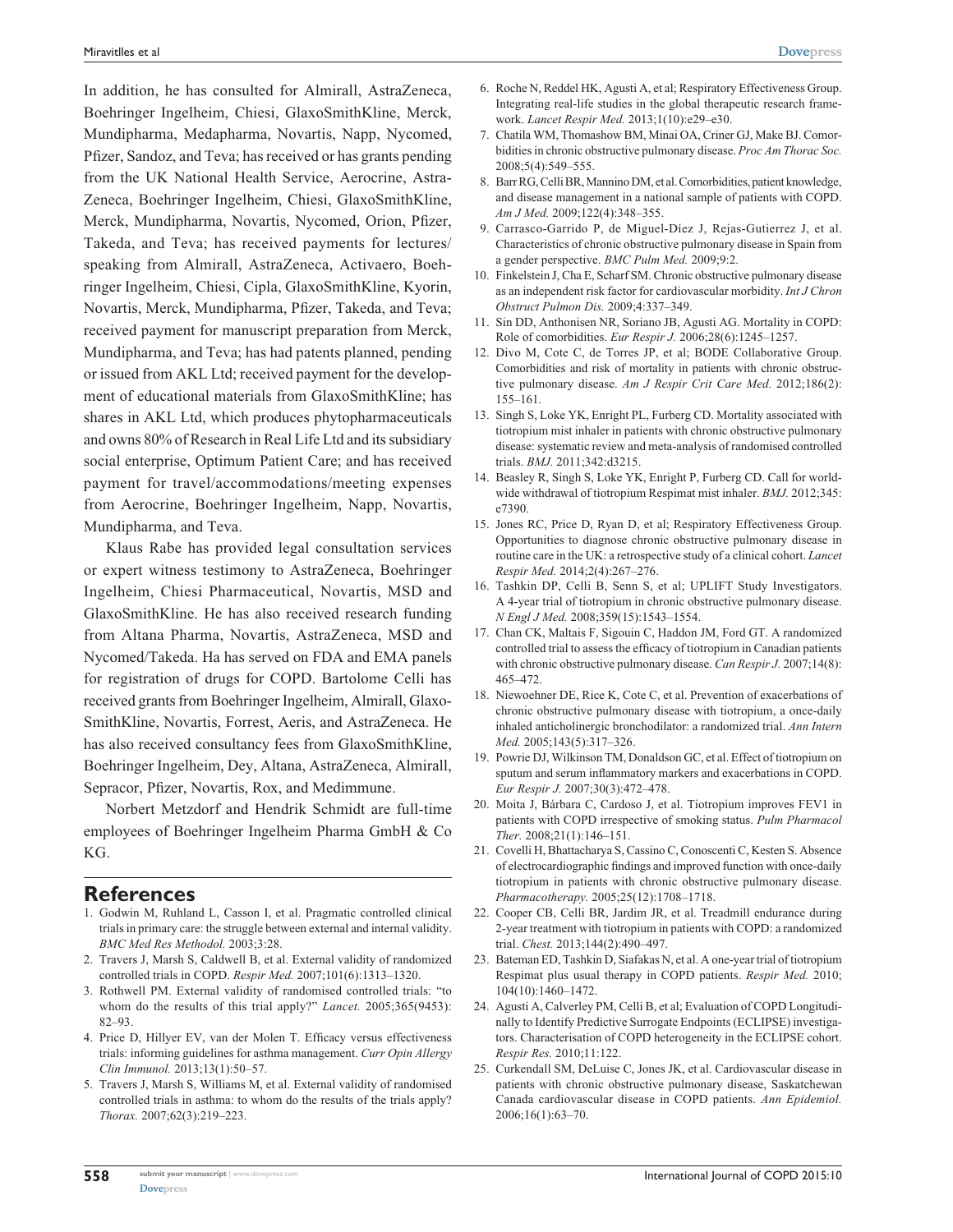- 26. de Lucas-Ramos P, Izquierdo-Alonso JL, Rodriguez-Gonzalez Moro JM, et al. CONSISTE study group. Chronic obstructive pulmonary disease as a cardiovascular risk factor. Results of a case-control study (CONSISTE study). *Int J Chron Obstruct Pulmon Dis.* 2012;7:679–686.
- 27. Fletcher MJ, Upton J, Taylor-Fishwick J, et al. COPD uncovered: an international survey on the impact of chronic obstructive pulmonary disease [COPD] on a working age population. *BMC Public Health.* 2011;11:612.
- 28. García-Olmos L, Alberquilla A, Ayala V, et al. Comorbidity in patients with chronic obstructive pulmonary disease in family practice: a cross sectional study. *BMC Fam Pract.* 2013;14:11.
- 29. Huiart L, Ernst P, Suissa S. Cardiovascular morbidity and mortality in COPD. *Chest.* 2005;128(4):2640–2646.
- 30. Jimenez-Garcia R, de Miguel-Díez J, Rejas-Gutierrez J, et al. Health, treatment and health care resources consumption profile among Spanish adults with diabetes and chronic obstructive pulmonary disease. *Prim Care Diabetes.* 2009;3(3):141–148.
- 31. Jones PW, Brusselle G, Dal Negro RW, et al. Health-related quality of life in patients by COPD severity within primary care in Europe. *Respir Med.* 2011;105(1):57–66.
- 32. Mannino DM, Thorn D, Swensen A, Holguin F. Prevalence and outcomes of diabetes, hypertension and cardiovascular disease in COPD. *Eur Respir J.* 2008;32(4):962–969.
- 33. Pasquale MK, Sun SX, Song F, Hartnett HJ, Stemkowski SA. Impact of exacerbations on health care cost and resource utilization in chronic obstructive pulmonary disease patients with chronic bronchitis from a predominantly Medicare population. *Int J Chron Obstruct Pulmon Dis.* 2012;7:757–764.
- 34. Rodríguez LA, Wallander MA, Martín-Merino E, Johansson S. Heart failure, myocardial infarction, lung cancer and death in COPD patients: a UK primary care study. *Respir Med.* 2010;104(11):1691–1699.
- 35. Schane RE, Walter LC, Dinno A, Covinsky KE, Woodruff PG. Prevalence and risk factors for depressive symptoms in persons with chronic obstructive pulmonary disease. *J Gen Intern Med.* 2008;23(11): 1757–1762.
- 36. Schnell K, Weiss CO, Lee T, et al. The prevalence of clinically-relevant comorbid conditions in patients with physician-diagnosed COPD: a cross-sectional study using data from NHANES 1999–2008. *BMC Pulm Med.* 2012;12:26.
- 37. Soriano JB, Visick GT, Muellerova H, Payvandi N, Hansell AL. Patterns of comorbidities in newly diagnosed COPD and asthma in primary care. *Chest.* 2005;128(4):2099–2107.
- 38. Sundh J, Stallberg B, Lisspers K, Montgomery SM, Janson C. Co-morbidity, body mass index and quality of life in COPD using the Clinical COPD Questionnaire. *COPD.* 2011;8(3):173–181.
- 39. Walker S, Fingleton J, Weatherall M, Beasley R. Limited generalisability of UPLIFT findings to clinical practice. *Thorax.* 2013;68(11): 1066–1067.
- 40. Patel AR, Hurst JR. Extrapulmonary comorbidities in chronic obstructive pulmonary disease: state of the art. *Expert Rev Respir Med.* 2011;5(5):647–662.
- 41. Verhamme KM, van Blijderveen N, Sturkenboom MC. Tiotropium and the risk of death in COPD. *N Engl J Med.* 2014;370(5):481–482.
- 42. Mathioudakis AG, Chatzimavridou-Grigoriadou V, Evangelopoulou E, Mathioudakis GA, Siafakas NM. Comparative mortality risk of tiotropium administered via handihaler or respimat in COPD patients: are they equivalent? *Pulm Pharmacol Ther.* 2014;28(2):91–97.
- 43. Tashkin D, Metzdorf N, Hallman C, Köenen-Bergmann M, Kupas K, Dahl R. *Safety of Tiotropium in Renally Impaired Patients*. Presented at the European Respiratory Society (ERS) Congress 2014. Abstract P-923. Munich: ERS; 2014. Available from: [www.boehringer-ingelheim.com/](www.boehringer-ingelheim.com/content/dam/internet/opu/com_EN/document/05_clinical_trials/qrcode/ers_2014/tashkin.pdf) [content/dam/internet/opu/com\\_EN/document/05\\_clinical\\_trials/qrcode/](www.boehringer-ingelheim.com/content/dam/internet/opu/com_EN/document/05_clinical_trials/qrcode/ers_2014/tashkin.pdf) [ers\\_2014/tashkin.pdf.](www.boehringer-ingelheim.com/content/dam/internet/opu/com_EN/document/05_clinical_trials/qrcode/ers_2014/tashkin.pdf) Accessed August 29, 2014.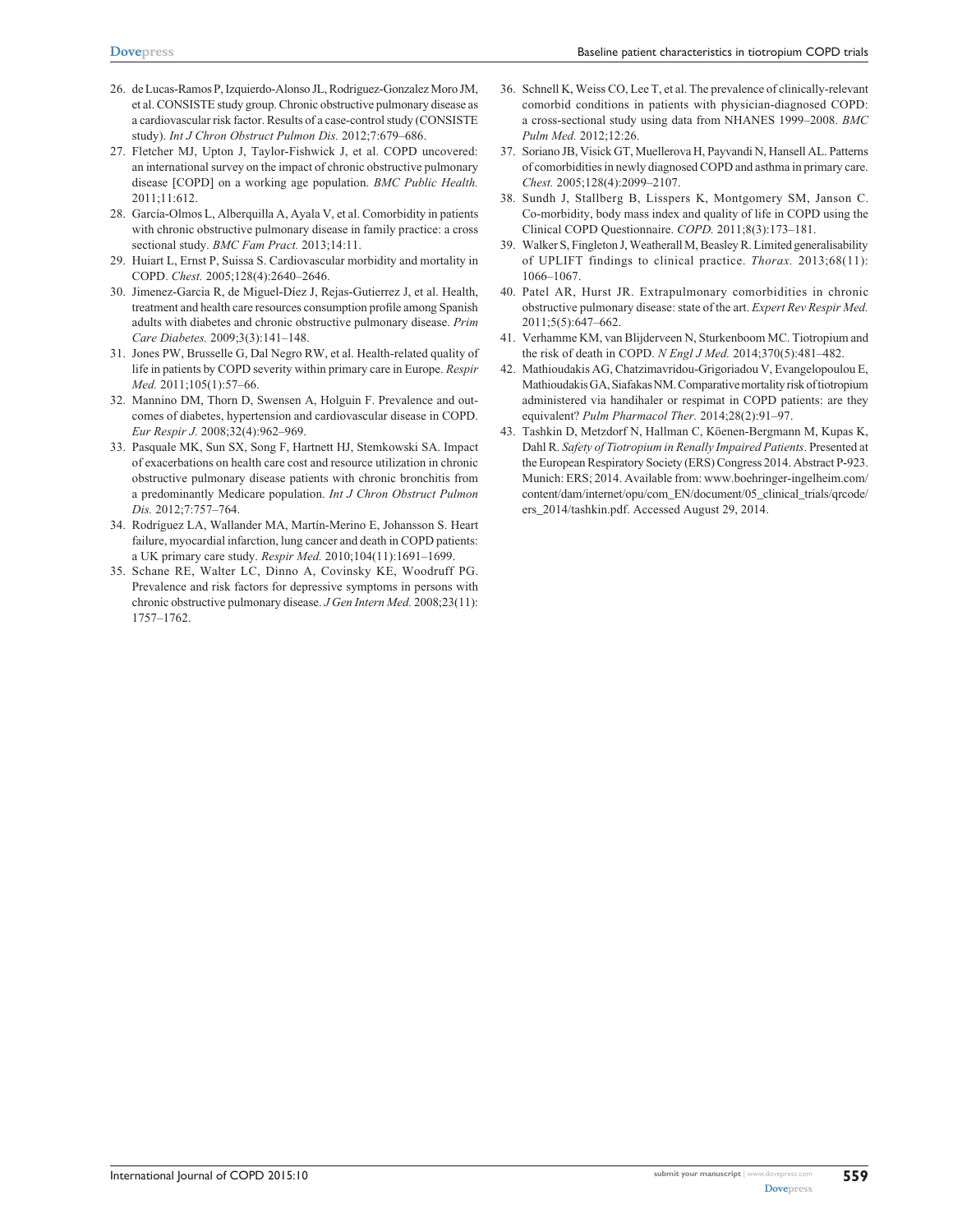# **Supplementary materials**

| <b>Boehringer Ingelheim</b>    | <b>Trial duration</b> | Placebo-treated | Tiotropium-treated | Reference                                               |
|--------------------------------|-----------------------|-----------------|--------------------|---------------------------------------------------------|
| trial number                   | (weeks)               | patients (N)    | patients (N)       |                                                         |
| HandiHaler <sup>®</sup> trials |                       |                 |                    |                                                         |
| 205.114/117                    | 48                    | 9               | 279                | Casaburi et al'                                         |
| 205.115/128                    | 48                    | 180             | 271                | Casaburi et al'                                         |
| 205.123 (ECLIPSE®)             | 6                     | 40              | 81                 | Agusti et al <sup>2</sup>                               |
| 205.124                        | 4                     | 30              | 65                 | McNicholas et al <sup>3</sup>                           |
| 205.130                        | 24                    | 201             | 209                | Brusasco et al <sup>4</sup>                             |
| 205.131                        | 6                     | 100             | 98                 | O'Donnell et al <sup>5</sup>                            |
| 205.137                        | 24                    | 199             | 193                | Brusasco et al <sup>4</sup>                             |
| 205.214 (MISTRAL)              | 48                    | 510             | 500                | Dusser et al <sup>6</sup>                               |
| 205.215                        | 12                    | 54              | 46                 | Verkindre et al <sup>7</sup>                            |
| 205.218                        | $\overline{4}$        | 4 <sub>l</sub>  | 40                 | Celli et al <sup>8</sup> and Maltais et al <sup>9</sup> |
| 205.223                        | 6                     | 130             | 3                  | Maltais et al <sup>9</sup>                              |
| 205.230                        | 25                    | 53              | 55                 | Casaburi et al <sup>10</sup>                            |
| 205.235 (UPLIFT <sup>®</sup> ) | 210                   | 3,006           | 2,986              | Tashkin et al <sup>11</sup>                             |
| 205.247                        | 25                    | 117             | 117                | Kesten et al <sup>42</sup>                              |
| 205.256 (TIPHON)               | 36                    | 288             | 266                | Tonnel et al <sup>12</sup>                              |
| 205.257                        | 12                    | 403             | 1,236              | Beeh et al <sup>13</sup>                                |
| 205.259 (SAFE)                 | 48                    | 305             | 608                | Chan et al <sup>14</sup>                                |
| 205.266                        | 24                    | 915             | 914                | Niewoehner et al <sup>15</sup>                          |
| 205.269                        | 16                    | 127             | 123                | Powrie et al <sup>16</sup>                              |
| 205.270                        | 52                    | 73              | 69                 | Powrie et al <sup>16</sup>                              |
| 205.276 (SPRUCE)               | 12                    | 195             | 200                | Freeman et al <sup>17</sup>                             |
| 205.281                        | 12                    | 117             | 107                | Johansson et al <sup>18</sup>                           |
| 205.282 (SAFE Portugal)        | 12                    | 164             | 147                | Moita et al <sup>19</sup>                               |
| 205.284                        | 12                    | 96              | 100                | Covelli et al <sup>20</sup>                             |
| 205.294                        | 8                     | 86              | 80                 | Criner et al <sup>21</sup>                              |
| 205.301                        | 12                    | 244             | 228                | Magnussen et al <sup>22</sup>                           |
| 205.365                        | 24                    | 219             | 238                | Sciurba et al <sup>23</sup>                             |
| 205.368 (EXACTT)               | 96                    | 259             | 260                | Cooper et al <sup>24</sup>                              |
| Respimat <sup>®</sup> trials   |                       |                 |                    |                                                         |
| 205.251/252                    | 12                    | 8               | 180                | Voshaar et al <sup>25</sup>                             |
| 205.254/255                    | 52                    | 653             | 670                | Bateman et al <sup>26</sup>                             |
| 205.372                        | 52                    | 1,965           | 1,952              | Bateman et al <sup>27</sup>                             |
| 1,205.4                        | 4                     | 55              | 53                 | Littner et al <sup>28</sup>                             |
| 1,205.14                       | 24                    | 429             | 427                | Abrahams et al <sup>29</sup>                            |

Table SI Clinical trials included in the pooled tiotropium HandiHaler<sup>®</sup> and Respimat<sup>®</sup> analysis

**Note:** Trial numbers refer to the Boehringer Ingelheim trials database.

**Abbreviations:** ECLIPSE, Evaluation of COPD Longitudinally to Identify Predictive Surrogate Endpoints; EXACTT, Exercise Endurance and COPD Treated With Tiotropium; MISTRAL, Mesure de l'Influence de SPIRIVA® sur les Troubles Respiratoires Aigus à Long terme [measuring the influence SPIRIVA® on acute respiratory disorders for the long term]; SAFE, SPIRIVA® Assessment of FEV<sub>1</sub>; SPRUCE, SPIRIVA® Usual CarE; TIPHON, Tiotropium: Influence sur la Perception de l'amelioration des activités Habituelles Objectivée par une echelle Numerique; UPLIFT®, Understanding the Potential Long-term Impacts on Function with Tiotropium; COPD, chronic obstructive pulmonary disease.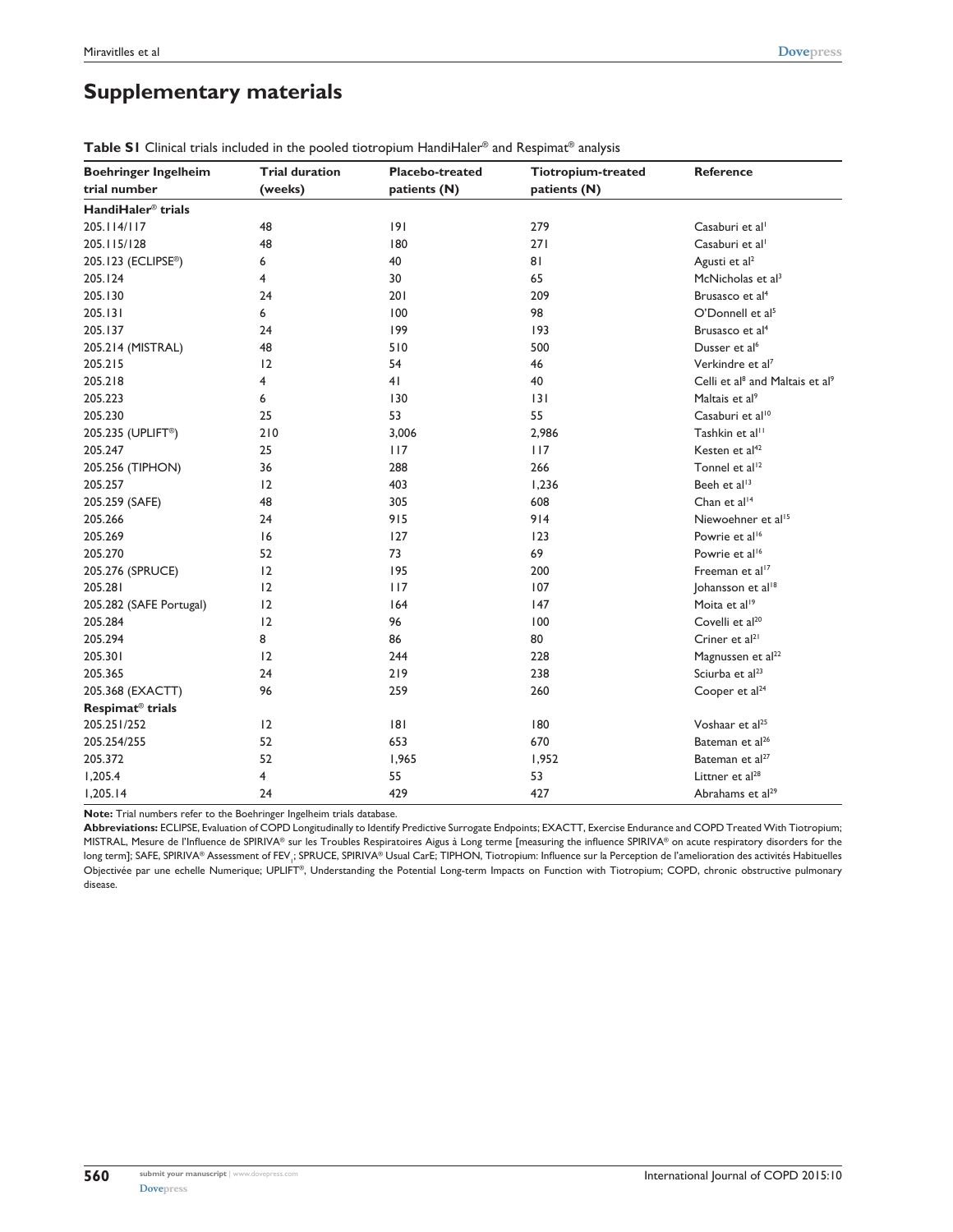| <b>Publication titles</b>                                                                                                                                                          | Number of patients | Cohort background                                                                                                                                                                                                                                                                                              | Citation                                                    |
|------------------------------------------------------------------------------------------------------------------------------------------------------------------------------------|--------------------|----------------------------------------------------------------------------------------------------------------------------------------------------------------------------------------------------------------------------------------------------------------------------------------------------------------|-------------------------------------------------------------|
|                                                                                                                                                                                    | with COPD assessed |                                                                                                                                                                                                                                                                                                                |                                                             |
| Comorbidity in patients with chronic obstructive pulmonary<br>disease in family practice: a cross sectional study                                                                  | 3,183              | (Comunidad Autónoma de Madrid). The practice population totalled 198,670<br>The study was conducted in a health area of the Madrid Autonomous Region<br>persons attended by 129 family physicians.                                                                                                             | García-Olmos L et al <sup>30</sup>                          |
| utilization in chronic obstructive pulmonary disease patients<br>Impact of exacerbations on health care cost and resource<br>with chronic bronchitis from a predominantly medicare | 8,554              | claims for COPD with chronic bronchitis and had pharmacy claims for COPD<br>This study involved patients who were aged 40-89 years, had been enrolled<br>continuously for 24 months or more, had at least two separate insurance                                                                               | Pasquale MK et al <sup>31</sup>                             |
| Comorbidities and risk of mortality in patients with chronic<br>obstructive pulmonary disease<br>population                                                                        | 659                | the USA and Spain for a median duration of 51 months between 1997 and 2009.<br>This study followed 1,664 patients (BODE cohort) from pulmonary clinics in<br>maintenance medications between 1 January 2007 and 31 March 2009.                                                                                 | Divo M et al <sup>32</sup>                                  |
| Chronic obstructive pulmonary disease as a cardiovascular risk<br>factor. Results of a case-control study (CONSISTE study)                                                         | 970                | consultations in Spain. COPD patients were recruited when they attended the<br>The study cohort was recruited from primary and specialized care<br>clinic for a routine check-up.                                                                                                                              | de Lucas-Ramos P et al <sup>33</sup>                        |
| The prevalence of clinically-relevant comorbid conditions in<br>patients with physician-diagnosed COPD: a cross-sectional<br>study using data from NHANES 1999-2008                | 995                | This study draws from a multi-year analytic sample of 14,828 subjects aged 45+,<br>including 995 with COPD, from NHANES, 1999-2008. COPD was defined by<br>self-reported physician diagnosis of chronic bronchitis or emphysema                                                                                | Schnell K et al <sup>34</sup>                               |
| Health-related quality of life in patients by COPD severity<br>within primary care in Europe                                                                                       | $\frac{1}{8}$      | care setting in Belgium, France, Germany, Italy, the Netherlands, Spain and the<br>6 months before the start of the study. Patients were recruited from primary<br>This study enrolled subjects 40-80 years old, diagnosed with COPD at least<br>š                                                             | Jones PW et al <sup>35</sup>                                |
| Co-morbidity, body mass index and quality of life in COPD<br>using the Clinical COPD Questionnaire                                                                                 | $\frac{9}{9}$      | This study recruited patients with COPD from both primary and secondary<br>healthcare settings in Sweden.                                                                                                                                                                                                      | Sundh J et al <sup>36</sup>                                 |
| Prevalence and outcomes of diabetes, hypertension and<br>cardiovascular disease in COPD                                                                                            | 20,296             | The study included patients enrolled in the Cardiovascular Health and the<br>Atherosclerosis Risk in Communities Studies. Patients were >65 and<br>45-64 years old respectively.                                                                                                                               | Mannino DM et al <sup>37</sup>                              |
| Prevalence and risk factors for depressive symptoms in persons<br>with chronic obstructive pulmonary disease                                                                       | ,736               | subjects aged 50 years and older in the United States with self-reported COPD.<br>The study subjects were interviewed in the 2004 wave of the Health and<br>Retirement Survey, a nationally representative population-based study of                                                                           | Schane RE et al <sup>38</sup>                               |
| pulmonary disease, Saskatchewan Canada cardiovascular disease<br>Cardiovascular disease in patients with chronic obstructive<br>in COPD patients                                   | 11,493             | a diagnosis of COPD between 1997 and 2000, and received two or more<br>Subjects were persons aged 240 years from Saskatchewan, Canada, with<br>prescriptions for bronchodilators within 6 months of diagnosis                                                                                                  | Curkendall SM et al <sup>39</sup>                           |
| Characterization of COPD heterogeneity in the ECLIPSE cohort<br>Cardiovascular morbidity and mortality in COPD                                                                     | 5,648<br>2,164     | ≥55 years old receiving a first treatment for COPD between 1990 and 1997 in<br>The population-based cohort included in this study were patients with COPD<br>Saskatchewan, Canada, and were part of the Saskatchewan Health Databases.<br>The ECLIPSE cohort consisted of patients with clinically stable COPD | Huiart L et al <sup>40</sup><br>Agusti A et al <sup>2</sup> |
| Heart failure, myocardial infarction, lung cancer and death in<br>COPD patients: a UK primary care study                                                                           | ,927               | The GPRD was used to identify a cohort of 1927 patients with a first recorded<br>diagnosis of COPD. Subjects were followed for up to 5 years to identify new<br>diagnoses of lung cancer, MI and heart failure.                                                                                                | Rodríguez LA et al <sup>41</sup>                            |

**Table S2** Observational studies meeting the inclusion criteria for the systematic literature review Ė  $\cdot$ ć ŀ, J ś  $\cdot$ ć ်

**Abbreviations:** BODE, Body mass index, airflow Obstruction, Dyspnea and Exercise capacity; COPD, chronic obstructive pulmonary disease; ECLIPSE, Evaluation of COPD Longitudinally to Identify Predictive Surrogate Endpoints Abbreviations: BODE, Body mass index, airflow Obstruction, Dyspnea and Exercise capacity; COPD, chronic obstructive pulmonary disease; ECLIPSE, Evaluation of COPD Longitudinally to Identify Predictive Surrogate Endpoints; GPRD, General Practice Research Database; MI, myocardial infarction; NHANES, National Health and Nutrition Examination Survey.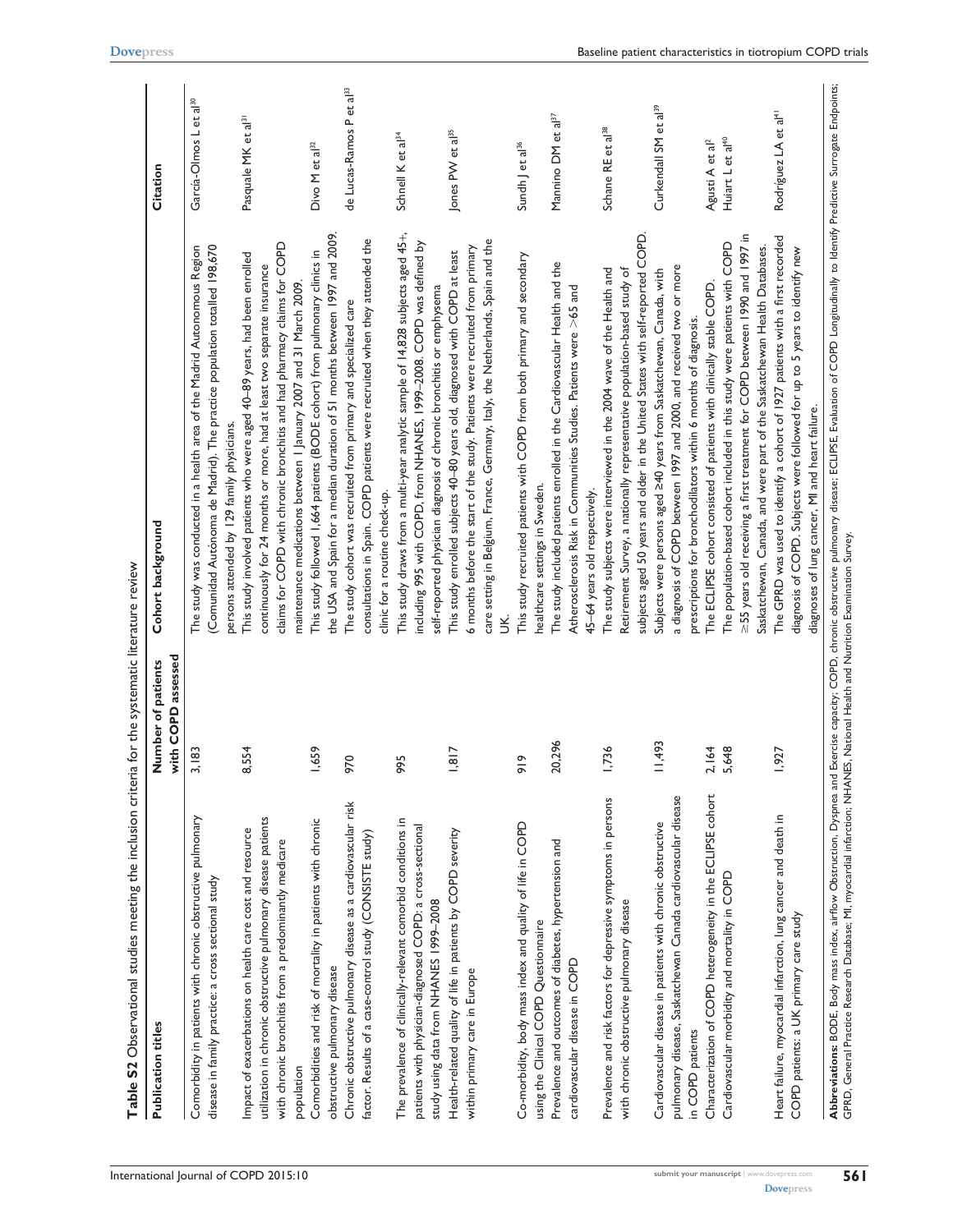| PV endpoint/SMQ                                 | 눈                                                                                                                                                                                                                                                                                                                                                                                                                                                                                                                                                                                                                                                                                                                                                                                                                                                                                                                                                                                                                                                                                                                                                                                                                                                                                                                                                                                                                                     |                                                                                                                                                                                                                                                                                                                                                                                                                 |                            |
|-------------------------------------------------|---------------------------------------------------------------------------------------------------------------------------------------------------------------------------------------------------------------------------------------------------------------------------------------------------------------------------------------------------------------------------------------------------------------------------------------------------------------------------------------------------------------------------------------------------------------------------------------------------------------------------------------------------------------------------------------------------------------------------------------------------------------------------------------------------------------------------------------------------------------------------------------------------------------------------------------------------------------------------------------------------------------------------------------------------------------------------------------------------------------------------------------------------------------------------------------------------------------------------------------------------------------------------------------------------------------------------------------------------------------------------------------------------------------------------------------|-----------------------------------------------------------------------------------------------------------------------------------------------------------------------------------------------------------------------------------------------------------------------------------------------------------------------------------------------------------------------------------------------------------------|----------------------------|
| Stroke PV                                       | thrombosis, cerebellar artery occlusion, cerebellar artery thrombosis, cerebellar embolism, cerebellar hematoma, cerebellar hemorrhage, cerebellar infarction, cerebellar<br>subarachnoid hemorrhage, subarachnoid hemorrhage neonatal, subdural hemorrhage neonatal, thalamic infarction, thalamus hemorrhage, thrombotic cerebral infarction,<br>transformation stroke, intracranial hematoma, intracranial tumour hemorrhage, intraoperative cerebral, artery occlusion, intraventricular hemorrhage, intraventricular<br>cerebral hemorrhage, cerebral hemorrhage fetal, cerebral hemorrhage neonatal, cerebral infarction, cerebral infarction foetal, cerebral ischemia, cerebral thrombosis,<br>Amaurosis fugax, basal ganglia hemorrhage, basilar artery occlusion, basilar artery thrombosis, brachiocephalic artery occlusion, brain stem hemorrhage, brain stem<br>cerebrovascular accident, embolic cerebral infarction, embolic stroke, hemorrhage intracranial, hemorrhagic cerebral infarction, hemorrhagic stroke, hemorrhagic<br>procedural stroke, precerebral artery occlusion, putamen hemorrhage, reversible ischemic neurologic deficit, ruptured cerebral aneurysm, stroke in evolution,<br>thrombotic stroke, transient ischemic attack, vertebral artery occlusion, vertebral artery thrombosis<br>infarction, brain stem ischemia, b<br>ischemia, cerebral arteriovenous<br>hemorrhage neonatal, ischemic c | rain stem stroke, brain stem thrombosis, carotid aneurysm rupture, carotid arterial embolus, carotid artery occlusion, carotid artery<br>malformation hemorrhagic, cerebral artery embolism, cerebral artery occlusion, cerebral artery thrombosis, cerebral hematoma,<br>erebral infarction, ischemic stroke, lacunar infarction, lateral medullary syndrome, pituitary hemorrhage, pituitary infarction, post |                            |
| Note: MedDRA v 14.0 used for reporting.         | preferred term; PV, pharmacovigilance; SMQ, Standardised MedDRA Query.<br>Abbreviations: MedDRA, Medical Dictionary for Regulatory Activities; PT,                                                                                                                                                                                                                                                                                                                                                                                                                                                                                                                                                                                                                                                                                                                                                                                                                                                                                                                                                                                                                                                                                                                                                                                                                                                                                    |                                                                                                                                                                                                                                                                                                                                                                                                                 |                            |
|                                                 | Table S4 Distribution of patient comorbidities by pharmacovigilance endpoint/Standardised MedDRA Query (SMQ) in the UPLIFT® trial                                                                                                                                                                                                                                                                                                                                                                                                                                                                                                                                                                                                                                                                                                                                                                                                                                                                                                                                                                                                                                                                                                                                                                                                                                                                                                     |                                                                                                                                                                                                                                                                                                                                                                                                                 |                            |
| Concomitant conditions                          |                                                                                                                                                                                                                                                                                                                                                                                                                                                                                                                                                                                                                                                                                                                                                                                                                                                                                                                                                                                                                                                                                                                                                                                                                                                                                                                                                                                                                                       | UPLIFT <sup>®</sup> baseline                                                                                                                                                                                                                                                                                                                                                                                    | UPLIFT <sup>®</sup> year 4 |
| Patients with any concomitant conditions, N (%) |                                                                                                                                                                                                                                                                                                                                                                                                                                                                                                                                                                                                                                                                                                                                                                                                                                                                                                                                                                                                                                                                                                                                                                                                                                                                                                                                                                                                                                       | 5,263 (87.8)                                                                                                                                                                                                                                                                                                                                                                                                    | 5,884 (98.2)               |
| Cardiac diseases                                |                                                                                                                                                                                                                                                                                                                                                                                                                                                                                                                                                                                                                                                                                                                                                                                                                                                                                                                                                                                                                                                                                                                                                                                                                                                                                                                                                                                                                                       | 1,555 (26.0)                                                                                                                                                                                                                                                                                                                                                                                                    | 2,216 (37.0)               |
|                                                 | SMQ ischemic heart disease sub-SMQ myocardial infarction (broad                                                                                                                                                                                                                                                                                                                                                                                                                                                                                                                                                                                                                                                                                                                                                                                                                                                                                                                                                                                                                                                                                                                                                                                                                                                                                                                                                                       | 170 (2.8)                                                                                                                                                                                                                                                                                                                                                                                                       | 329 (5.5)                  |
| SMQ other ischemic heart disease (broad)        |                                                                                                                                                                                                                                                                                                                                                                                                                                                                                                                                                                                                                                                                                                                                                                                                                                                                                                                                                                                                                                                                                                                                                                                                                                                                                                                                                                                                                                       | 922 $(15.4)$                                                                                                                                                                                                                                                                                                                                                                                                    | 1,145(19.1)                |
|                                                 |                                                                                                                                                                                                                                                                                                                                                                                                                                                                                                                                                                                                                                                                                                                                                                                                                                                                                                                                                                                                                                                                                                                                                                                                                                                                                                                                                                                                                                       |                                                                                                                                                                                                                                                                                                                                                                                                                 |                            |

 $2,793$  (46.6)<br>283 (4.7)<br>467 (7.8)<br>715 (11.9) PT hypertension 2,373 (39.6) 2,793 (46.6)  $710(11.8)$ SMQ cardiac arrhythmias sub SMQ cardiac arrhythmia terms 386 (6.4) 710 (11.8) SMQ depression and self-injury sub-SMQ depression (excluding suicide and self-injury) (narrow) 525 (8.8) 715 (11.9) 535 (8.9) SMQ cardiac arrhythmias sub-SMQ tachyarrhythmias sub-SMQ tachyarrhythmias 261 (4.4) 761 (4.4) 535 (8.9) Stroke PV 139 (2.3) 283 (4.7) PT diabetes mellitus 334 (5.6) 467 (7.8) 261 (4.4)<br>2,373 (39.6)<br>139 (2.3)<br>334 (5.6)<br>525 (8.8) 386 (6.4) SMQ depression and self-injury sub-SMQ depression (excluding suicide and self-injury) (narrow) SMQ cardiac arrhythmias sub SMQ cardiac arrhythmia terms SMQ cardiac arrhythmias sub-SMQ tachyarrhythmias PT diabetes mellitus PT hypertension Stroke PV

**Note:** MedDRA version 13.1 used for reporting.

Note: MedDRA version 13.1 used for reporting.<br>Abbreviations: MedDRA, Medical Dictionary for Regulatory Activities; PT, preferred term; UPLIFT®, Understanding Potential Long-term Impacts on Function with Tiotropium; PV, pha **Abbreviations:** MedDRA, Medical Dictionary for Regulatory Activities; PT, preferred term; UPLIFT®, Understanding Potential Long-term Impacts on Function with Tiotropium; PV, pharmacovigilance.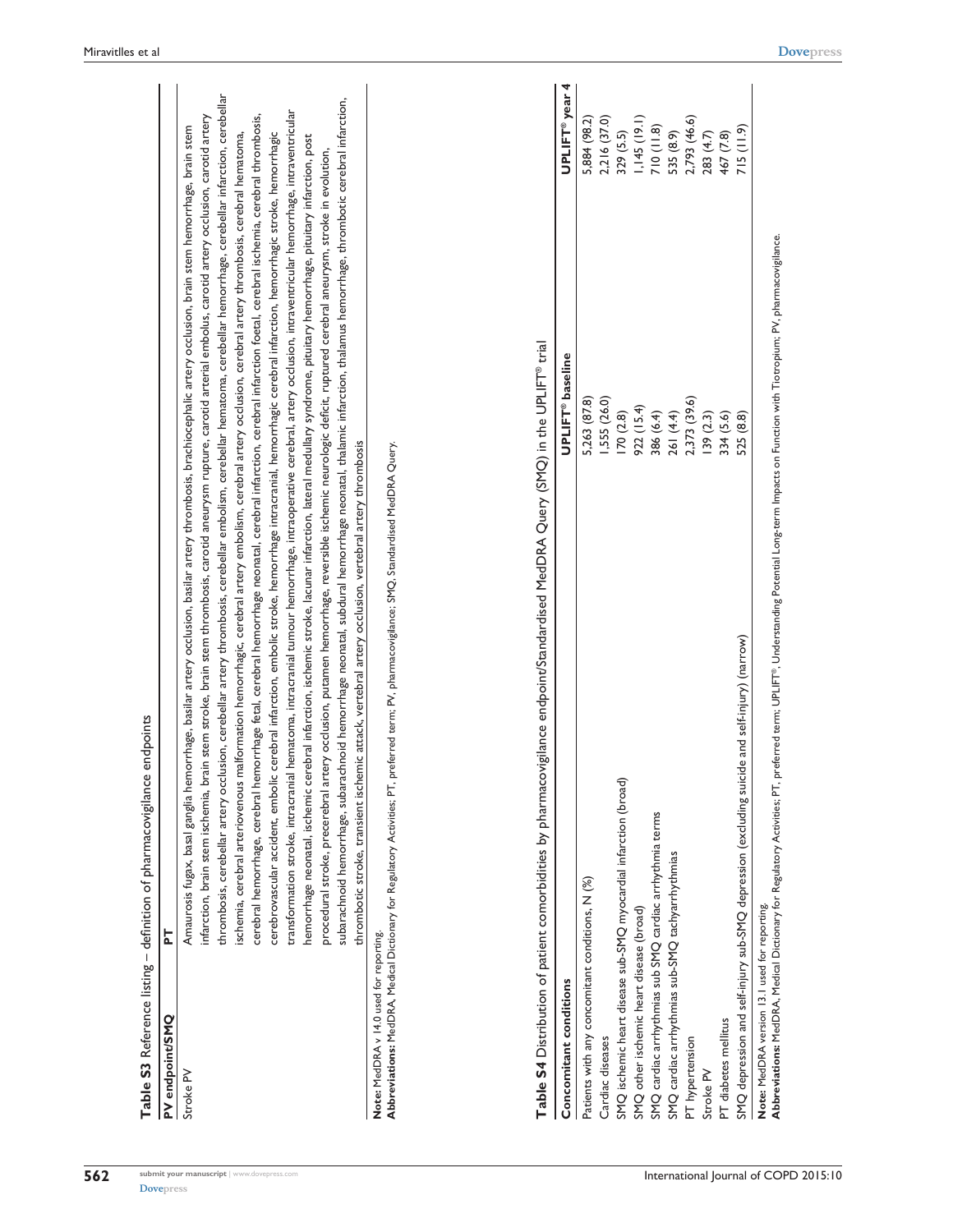| On-treatment adverse events                                                                                                                                                                                                    | HandiHaler® (15    | studies)         |                   | Respimat <sup>®</sup> (seven studies)                                                                                                                           |                   |                   |
|--------------------------------------------------------------------------------------------------------------------------------------------------------------------------------------------------------------------------------|--------------------|------------------|-------------------|-----------------------------------------------------------------------------------------------------------------------------------------------------------------|-------------------|-------------------|
|                                                                                                                                                                                                                                |                    |                  |                   |                                                                                                                                                                 |                   |                   |
| Renal function or impairment, n in                                                                                                                                                                                             | Normal, 852/692    | Mild, 1,104/821  | Moderate, 451/349 | Normal, 1,104/1,040                                                                                                                                             | Mild, 1,479/1,539 | Moderate, 662/660 |
| tiotropium/placebo group                                                                                                                                                                                                       |                    |                  |                   |                                                                                                                                                                 |                   |                   |
| AEs (total)                                                                                                                                                                                                                    | 0.95(0.84, 1.08)   | 0.86(0.77, 0.96) | 0.78(0.66, 0.93)  | 0.88 (0.80, 0.98)                                                                                                                                               | 0.98(0.90, 1.07)  | 0.92(0.81, 1.04)  |
| SAEs (total)                                                                                                                                                                                                                   | 0.99(0.72, 1.37)   | 0.95(0.73, 1.24) | 0.74(0.52, 1.05)  | 1.08(0.85, 1.38)                                                                                                                                                | 0.84(0.70, 1.02)  | 0.95(0.75, 1.20)  |
| SAEs (cardiac SOC)                                                                                                                                                                                                             | 0.92(0.40, 2.12)   | 0.85(0.45, 1.62) | 1.32(0.55, 3.19)  | 1.87 (0.99, 3.52)                                                                                                                                               | 0.78(0.46, 1.34)  | 1.19(0.68, 2.06)  |
| FAE <sub>s</sub>                                                                                                                                                                                                               | 0.82(0.21, 3.14)   | 1.23(0.43, 3.50) | 0.61(0.22, 1.72)  | 2.54 (0.80, 8.13)                                                                                                                                               | 1.09 (0.61, 1.94) | 1.28(0.70, 2.36)  |
| FAEs in cardiac SOC <sup>#</sup>                                                                                                                                                                                               | $0.61/0.00*$       | 0.35(0.07, 1.70) | 3.05(0.49, 19.14) | 2.80(0.55, 14.33)                                                                                                                                               | 0.74(0.17, 3.27)  | 2.40 (0.84, 6.87) |
| FAEs in general disorders SOC <sup>#</sup>                                                                                                                                                                                     | $0.000.59**$       | $0.14/0.00*$     | 0.00/0.00*        | 0.94(0.06, 14.97)                                                                                                                                               | 1.99 (0.50, 7.93) | 0.36/0.00*        |
| MACE#                                                                                                                                                                                                                          | 1.07(0.26, 4.44)   | 1.38(0.65, 2.94) | 1.10(0.44, 2.76)  | 1.40(0.55, 3.58)                                                                                                                                                | 0.51(0.27, 0.96)  | 1.17(0.57, 2.37)  |
| Fatal MACE (including death unknown) <sup>#</sup>                                                                                                                                                                              | 1.89 (0.16, 22.49) | 0.57(0.16, 1.99) | 3.05(0.49, 19.14) | 1.85(0.45, 7.59)                                                                                                                                                | 0.99(0.37, 2.62)  | 2.28 (0.88, 5.90) |
| Notes: Renal function classification: normal ≥90 ml/min, moder = 30 ml/min, moderate ≥30 co <60 ml/min, severe <30 ml/min, creatinine. The IRR could not be calculated for severe renal impairment due to low patient numbers. |                    |                  |                   |                                                                                                                                                                 |                   |                   |
| "The same patients may fulfill criteria for inclusion in different AE categories.                                                                                                                                              |                    |                  |                   | Hence, numbers are not additive. *If there are no events in the placebo or tiotropium group, IRRs cannot be calculated (division by zero) or are equal to zero, |                   |                   |
| respectively; the incident rates for tiotropium/placebo are presented instead.                                                                                                                                                 |                    |                  |                   |                                                                                                                                                                 |                   |                   |

ACE, major adverse cardiovascular event; NICE, National Institute for Health and Care Excellence; SAE, serious adverse event; SOC, system organ class. Abbreviations: FAE, fatal adverse event, MACE, major adverse cardiovascular event, NICE, National Institute for Health and Care Excellence; SAE, serious adverse event; SOC, system organ class **Abbreviations:** FAE, fatal adverse event; M

#### **References**

- 1. Casaburi R, Mahler DA, Jones PW, et al. A long-term evaluation of once-daily inhaled tiotropium in chronic obstructive pulmonary disease. *Eur Respir J.* 2002;19(2):217–224.
- 2. Agusti A, Calverley PM, Celli B, et al. Characterisation of COPD heterogeneity in the ECLIPSE cohort. *Respir Res.* 2010;11:122.
- 3. McNicholas WT, Calverley PM, Lee A, Edwards JC. Long-acting inhaled anticholinergic therapy improves sleeping oxygen saturation in COPD. *Eur Respir J.* 2004;23(6):825–831.
- 4. Brusasco V, Hodder R, Miravitlles M, Korducki L, Towse L, Kesten S. Health outcomes following treatment for six months with once daily tiotropium compared with twice daily salmeterol in patients with COPD. *Thorax.* 2003;58(5):399–404.
- 5. O'Donnell DE, Fluge T, Gerken F, et al. Effects of tiotropium on lung hyperinflation, dyspnoea and exercise tolerance in COPD. *Eur Respir J.* 2004;23(6):832–840.
- 6. Dusser D, Bravo ML, Iacono P. The effect of tiotropium on exacerbations and airflow in patients with COPD. *Eur Respir J.* 2006; 27(3):547–555.
- 7. Verkindre C, Bart F, Aguilaniu B, et al. The effect of tiotropium on hyperinflation and exercise capacity in chronic obstructive pulmonary disease. *Respiration.* 2006;73(4):420–427.
- 8. Celli B, ZuWallack R, Wang S, Kesten S. Improvement in resting inspiratory capacity and hyperinflation with tiotropium in COPD patients with increased static lung volumes. *Chest.* 2003;124(5):1743–1748.
- 9. Maltais F, Hamilton A, Marciniuk D, et al. Improvements in symptomlimited exercise performance over 8 h with once-daily tiotropium in patients with COPD. *Chest.* 2005;128(3):1168–1178.
- 10. Casaburi R, Kukafka D, Cooper CB, Witek TJ Jr, Kesten S. Improvement in exercise tolerance with the combination of tiotropium and pulmonary rehabilitation in patients with COPD. *Chest.* 2005; 127(3):809–817.
- 11. Tashkin DP, Celli B, Senn S, et al. A 4-year trial of tiotropium in chronic obstructive pulmonary disease. *N Engl J Med.* 2008;359(15): 1543–1554.
- 12. Tonnel AB, Perez T, Grosbois JM, Verkindre C, Bravo ML, Brun M. Effect of tiotropium on health-related quality of life as a primary efficacy endpoint in COPD. *Int J Chron Obstruct Pulmon Dis.* 2008;3(2):301–310.
- 13. Beeh KM, Beier J, Buhl R, Stark-Lorenzen P, Gerken F, Metzdorf N. [Efficacy of tiotropium bromide (Spiriva) in patients with chronicobstructive pulmonary disease (COPD) of different severities]. *Pneumologie.* 2006;60(6):341–346.
- 14. Chan CK, Maltais F, Sigouin C, Haddon JM, Ford GT. A randomized controlled trial to assess the efficacy of tiotropium in Canadian patients with chronic obstructive pulmonary disease. *Can Respir J.* 2007;14(8):465–472.
- 15. Niewoehner DE, Rice K, Cote C, et al. Prevention of exacerbations of chronic obstructive pulmonary disease with tiotropium, a once-daily inhaled anticholinergic bronchodilator: a randomized trial. *Ann Intern Med.* 2005;143(5):317–326.
- 16. Powrie DJ, Wilkinson TM, Donaldson GC, et al. Effect of tiotropium on sputum and serum inflammatory markers and exacerbations in COPD. *Eur Respir J.* 2007;30(3):472–478.
- 17. Freeman D, Lee A, Price D. Efficacy and safety of tiotropium in COPD patients in primary care – the SPiRiva Usual CarE (SPRUCE) study. *Respir Res.* 2007;8:45.
- 18. Johansson G, Lindberg A, Romberg K, Nordstrom L, Gerken F, Roquet A. Bronchodilator efficacy of tiotropium in patients with mild to moderate COPD. *Prim Care Respir J.* 2008;17(3):169–175.
- 19. Moita J, Barbara C, Cardoso J, et al. Tiotropium improves FEV1 in patients with COPD irrespective of smoking status. *Pulm Pharmacol Ther.* 2008;21(1):146–151.
- 20. Covelli H, Bhattacharya S, Cassino C, Conoscenti C, Kesten S. Absence of electrocardiographic findings and improved function with once-daily tiotropium in patients with chronic obstructive pulmonary disease. *Pharmacotherapy.* 2005;25(12):1708–1718.